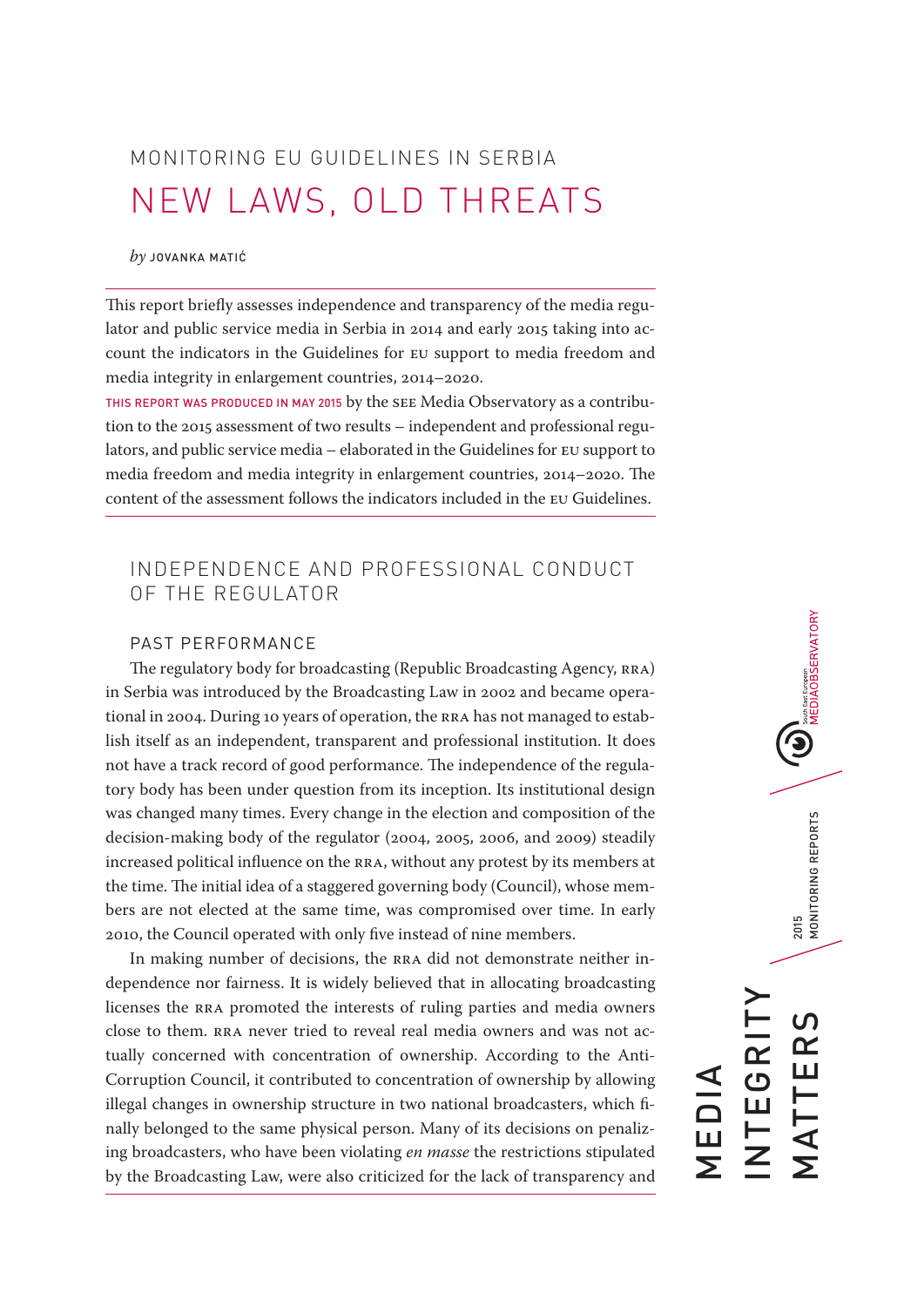inconsistency and for serving the ruling parties and economic interests of big media owners. In many cases, the regulator took action against pornography, violence, insults and hate speech in reality shows only under public pressure, claiming that the purpose of its existence is not censorship but development of the broadcasting sector. There are only few members of the Council who have a track record of professionalism and personal resistance to improper pressures and inducements. Professional competences of the professional service of the regulatory body are also questionable. The regulator has never had highly qualified experts for the tasks in its mandate, for example specialized lawyers and researchers.

## INDEPENDENCE OF THE REGULATOR

The 2014 Law on Electronic Media introduced several new solutions that strengthened the ground for the independence of the regulator in Serbia, now called the regulatory Authority of Electronic Media (REM). However, the law at the same time introduced some new and preserved some old threats to its independent functioning.

New legal rules on the election of members of the regulator's governing body (Council) diminish political influences in the nomination process of candidates for membership. The former election procedure gave the right to the state bodies to nominate four of the nine Council members (three proposed by the responsible committee of the national Parliament and one by the Parliament of the Province of Vojvodina), in addition to the influence they could exert on the nomination of the member from the Province of Kosovo. According to the new law, the member from Kosovo will no longer be in the Council, the national Parliament nominates candidates for two instead of three members, and the number of authorized nominators is increased from six to eight, both new nominators being the civil society groups (Article 9). The number of members susceptible to political influence is thus decreased from five to three. New rules for the election of the Council members will be applied after their current tenures (6 years) expire, starting from the end of 2015.

However, operational independence of the regulator still lacks a strong legal backing. Regulatory bodies are new entities of public authority in a country without a strong tradition of independent public institutions. Their organizational and legal forms have not been fully developed. No legal document clearly defines the legal status of regulatory bodies, the basis of their legitimacy and their relations with political authorities. The Article 5 of the Law on Electronic Media stipulates that the broadcasting regulator is functionally and financially independent of government bodies and organizations. However, the same article creates a controversy in the understanding of the nature of this independence by including the employees of the professional service of the regulator in the corps of civil servants. Civil servants are abided by the Law on Civil Servants and subjected to the oversight of the government. The "civil servant"

19

 $\sim$ 

**THE 2014 LAW ON** ELECTRONIC MEDIA INTRODUCED SEVERAL NEW SOLUTIONS THAT STRENGTHENED THE GROUND FOR THE INDEPENDENCE OF THE REGULATOR IN SERBIA, NOW CALLED THE REGULATORY AUTHORITY OF ELECTRONIC MEDIA (REM). HOWEVER, THE LAW AT THE SAME TIME INTRODUCED SOME NEW AND PRESERVED SOME OLD THREATS TO ITS INDEPENDENT FUNCTIONING.

> MEDIA INTEGRITY MATTERS<br>2015 MONITORING REPORTS MEDIA INTEGRITY MATTERS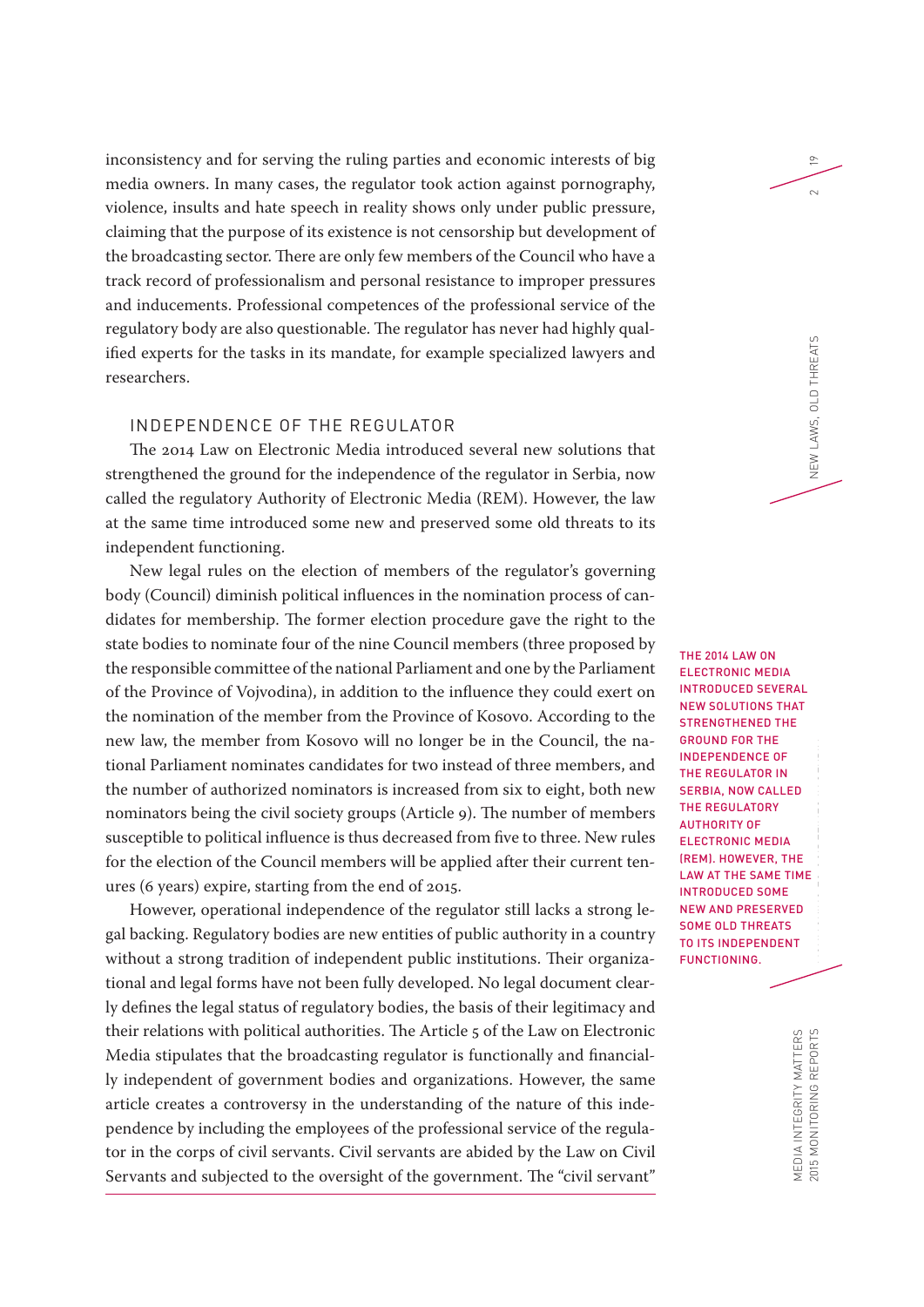provision was inserted in the law shortly before the law was adopted and met by surprise of its drafters and the Council members. This legal change is widely interpreted as a ground for decrease of salaries of employees in the regulatory body, which were decreased for the Council members by special provisions of the law. The unclear legal status of the regulator's professional staff and a sharp decrease in the earnings of members of the Council could be seen as new threats to the independent functioning of the regulator.

The Law on Electronic Media failed to ground the Council's independence in professional competences of its members. It preserved the scarce and imprecise elaboration of the merit system for nomination and election of members of the Council. The rules, which stipulate that the members are "elected from the ranks of distinguished experts in fields important for performing duties from the jurisdiction of the regulator (media experts, economists, lawyers, telecommunication engineers, etc)" (Article 7), have already been abused in previous elections of the Council members. Only one or two of the nine Council members could be perceived as a distinguished expert in a relevant field. Professional credentials of other members (a lawyer, media manager, economist, journalist, photography director, philologist, and theologian) go below "distinguished experts", both in terms of their education and relevant work experience.

Since the adoption of the law in August 2014, there were no visible actions by the government that could be qualified as interference with independence of the broadcasting regulator. However, it is widely believed that the regulator is influenced by informal power structures. The current composition of the regulator's governing body was established by the nomination procedure defined in the previous law, which allowed political influence on at least five out of the nine members. Informal political influences on the regulator are better perceived in the lack of its actions than in actions and decisions it takes. The regulator did not react in any way to the October 2014 cancellation of the influential and commercially successful political debate show "Utisak nedelje" by the management of TV B92, which was explained by the show's author Olja Bećković as the result of pressures of the Prime Minister on this broadcaster. No reactions were seen on drastic political propaganda in favour of the government in the news programs of the state-owned TV Studio B, which became the main editorial orientation of this broadcaster after the replacement of its former editorial team in May 2014. The regulator keeps silent on constant political propaganda in favour of the government and disqualification political campaigns against opposition actors which are run in the daily call-in show "Kafa sa Đukom", hosted by Vladimir Đukanović, a high official of the ruling party SNS and its representative in the national Parliament, by the cable broadcaster Kopernikus 1. The cancellation of the politically diverse show "Utisak nedelje" and "legalisation" of drastic deviations from professional standards in reporting have significantly reduced media pluralism and diversity of political news on most pressuring social issues.

19

 $\infty$ 

MEDIA INTEGRITY MATTERS<br>2015 MONITORING REPORTS MEDIA INTEGRITY MATTERS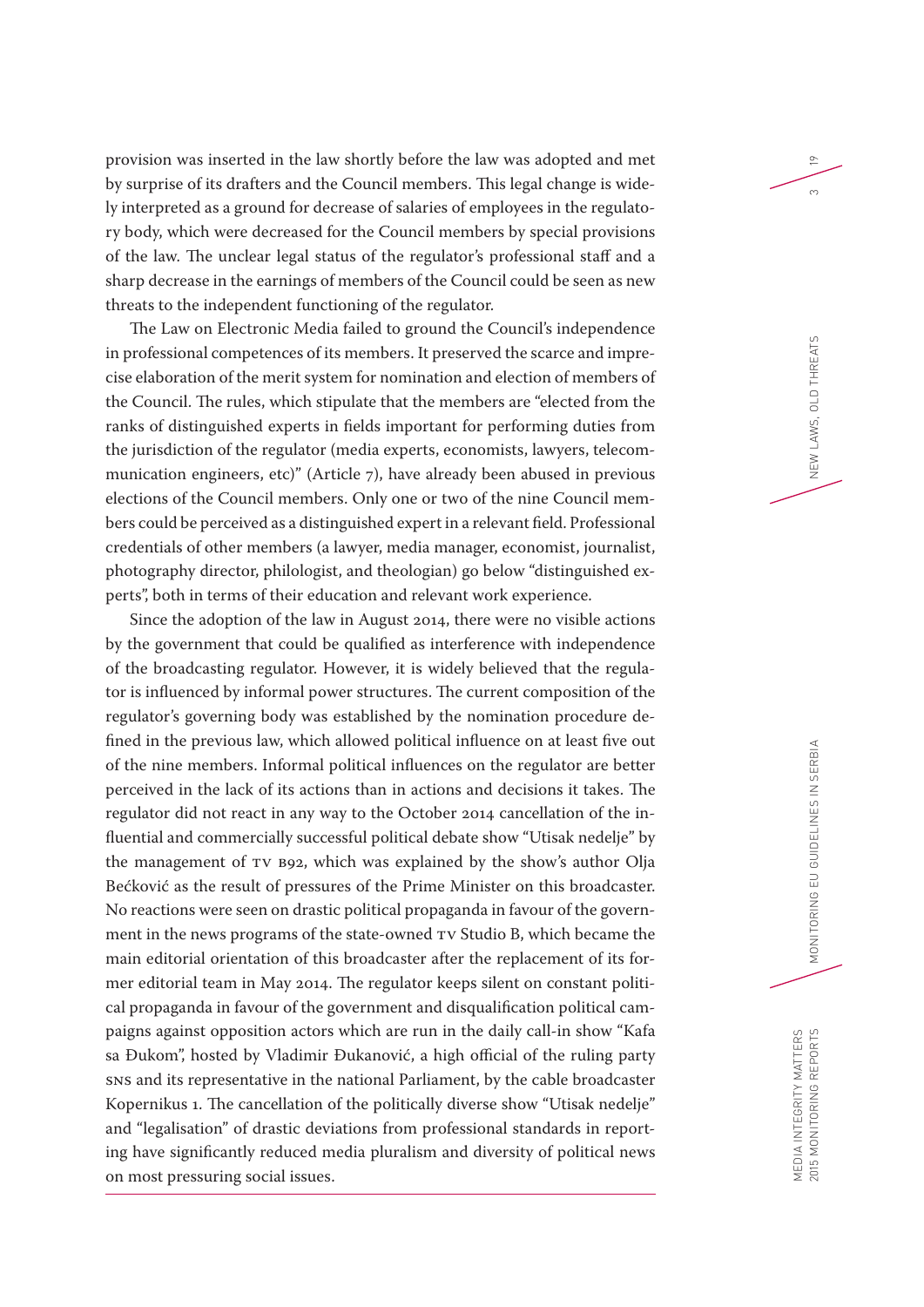#### TRANSPARENCY AND EFFICIENCY OF THE REGULATOR

The 2014 Law on Electronic Media also provided several mechanisms for increased transparency of the broadcasting regulator. By the previous law (Broadcasting Law), the regulatory body was allowed to define by itself the way it will make its work transparent. A great deal of public criticism of the work of the regulatory body concerned insufficient transparency in the way it made decisions. The new law broadened the jurisdiction of the regulatory body and obliged the regulator to transparency in developing regulations and making its decisions on clearly defined grounds. The basis for decisions should be provided in bylaws (rulebooks and guidelines), which elaborate the obligations of media regarding the content (protection of human dignity, rights of minors, prohibition of hate speech, obligations during election campaigns, etc.) and define the procedures for the work of the regulator (procedure for issuing broadcasting licenses and authorization on transfer of licenses, procedure for sanctioning of media, etc). In preparation of general acts which are directly related to media service providers, the regulator is obliged to hear the voice of all interested stakeholders in the form of public hearings (Article 40). In sanctioning the media, the regulator must observe the principles of objectivity, impartiality and proportionality (Article 28).

The new law specifies the types of documents and information the regulator must make available to the public by placing them on its website (Article 38). The law also defines the content of the annual reports on the work of the regulator and stipulates its obligation to publish and submit these reports to the national parliament at the end of the first quarter of the following year, including the financial plan and financial report. In practice, the implementation of novelties in increasing the transparency of the regulator is still under way. The process is not as fast as it was expected to be and is already beyond some established deadlines (adoption of bylaws, submission of the annual report to the Parliament, etc).

The previous work of the regulatory body was widely considered inefficient and biased towards the most commercialized media and media owners with strong political ties. The strongest public criticism concerned its work in sanctioning non-adherence to the content rules, making transparent media ownership and prevention of media concentration. The new law (2014) gives the regulator broader jurisdiction and provides it with mechanisms to perform its duties in a more efficient way. In terms of content, the regulator is now in charge of improving the quality and variety of media services and development of freedom of expression in order to protect the public interest in communication. It shall consider complaints raised for endangering either personal interests or the public interest. The regulator is specifically given the responsibility in protecting media pluralism. Another novelty is that a member of the Council may be dismissed if found to be negligible and working improperly (Article 16).

Procedures for penalizing unlawful conduct and criteria for imposed measures are now more precisely defined. In the past, the regulatory body could 19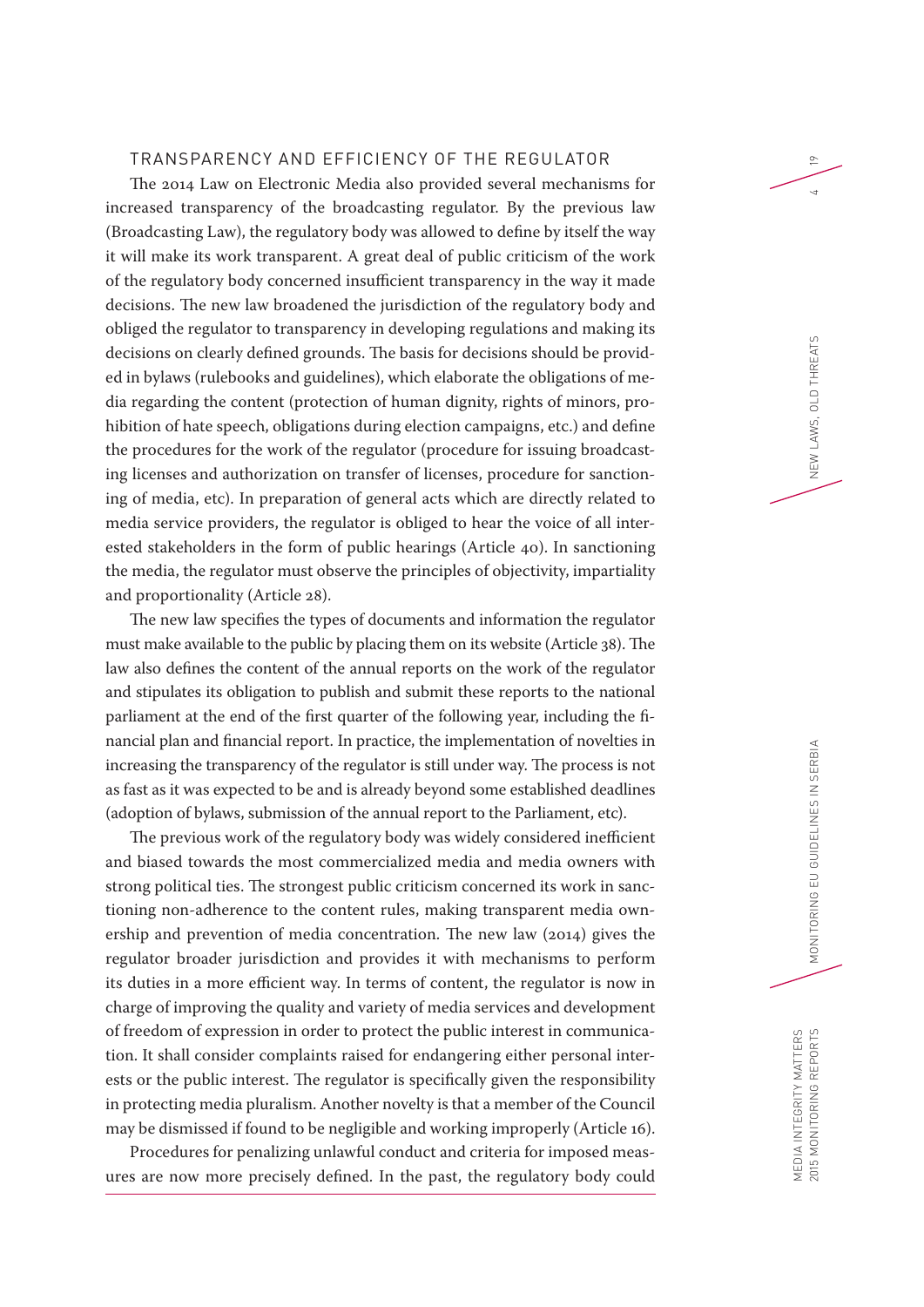sanction the media for broadcasting the content in contravention with rules by a reprimand, a warning and by a temporary or permanent revoke of broadcasting license. The 2014 law provides the regulator again with four types of sanctioning measures, but a suspension of a broadcasting license is now replaced by a temporary ban on broadcasting the improper program content. The sanctioned media are obliged to publicize the decisions of the regulator in their programs. The law emphasizes that the reasons for sanctions include a violation of the program concept described in the broadcasting license. In penalizing violations of content obligations, the regulator is obliged to observe the principles of objectivity, impartiality and proportionality (Article 28). It should take into account the degree of responsibility of the media, the manner of the performed liability breach, the motives behind the violation, the degree of danger or damage caused, graveness of consequence, frequency of activity, etc (Article 29).

The intention of the regulator to use its powers to act more efficiently against breaches of the Law on Electronic Media still has to be tested. Acting under the previous law (2005–2014), the regulatory body used its power to suspend and cancel a broadcasting licence due to the breach of content rules only once, at the very beginning of work (2004), although the media programming abounded with hate speech, obscenity, pornographic content and disqualification campaigns against individuals and political actors and although many electronic media drifted away from their initial program concepts. In the eighth month of functioning under a new law (August 2014–April 2015), the regulator for the first time punished a broadcaster with suspension of the program. It imposed a 24-hour ban on a reality program by a national broadcaster TV Happy because of contents harmful to minors shown in appropriate hours.

In these eight months, the regulator issued four warnings, as opposed to 14 that were imposed in 10 years (2004–2014). Non-publicized reprimands under the old law were issued 78 times during 10 years and the new ones, publicized ones by violators, seven times in eight months. Most of recent sanctions against media concern harmful content for minors, shown in inappropriate hours.

The regulator's warning of TV Pink for violating human dignity and harming children participating in a reality show "DNK" did not influence this broadcaster to change its programming. The 31 March 2015 show "DNK" portrayed violent behaviour of a husband against his wife; two days later this person killed his wife. On 8 April, more than 70 civil society organizations appealed to the regulator to suspend further broadcasting of the show and to revoke the license to TV Pink. The regulator did not react to this petition by the end of April 2015.

In acting under the new law, the regulator has not shown concern for content pluralism and for protecting the audience right to balanced and reliable information without being exposed to bias and propaganda. In the past, three out of 67 reprimands whose reasons were disclosed by the Council, dealt with non-objective reporting, and three of 14 warnings concerned disqualification campaigns against personalities and political actors. No actions have been

IN ACTING UNDER THE NEW LAW, THE REGULATOR HAS NOT SHOWN CONCERN FOR CONTENT PLURALISM AND FOR PROTECTING THE AUDIENCE RIGHT TO BALANCED AND RELIABLE INFORMATION WITHOUT BEING EXPOSED TO BIAS AND PROPAGANDA.

19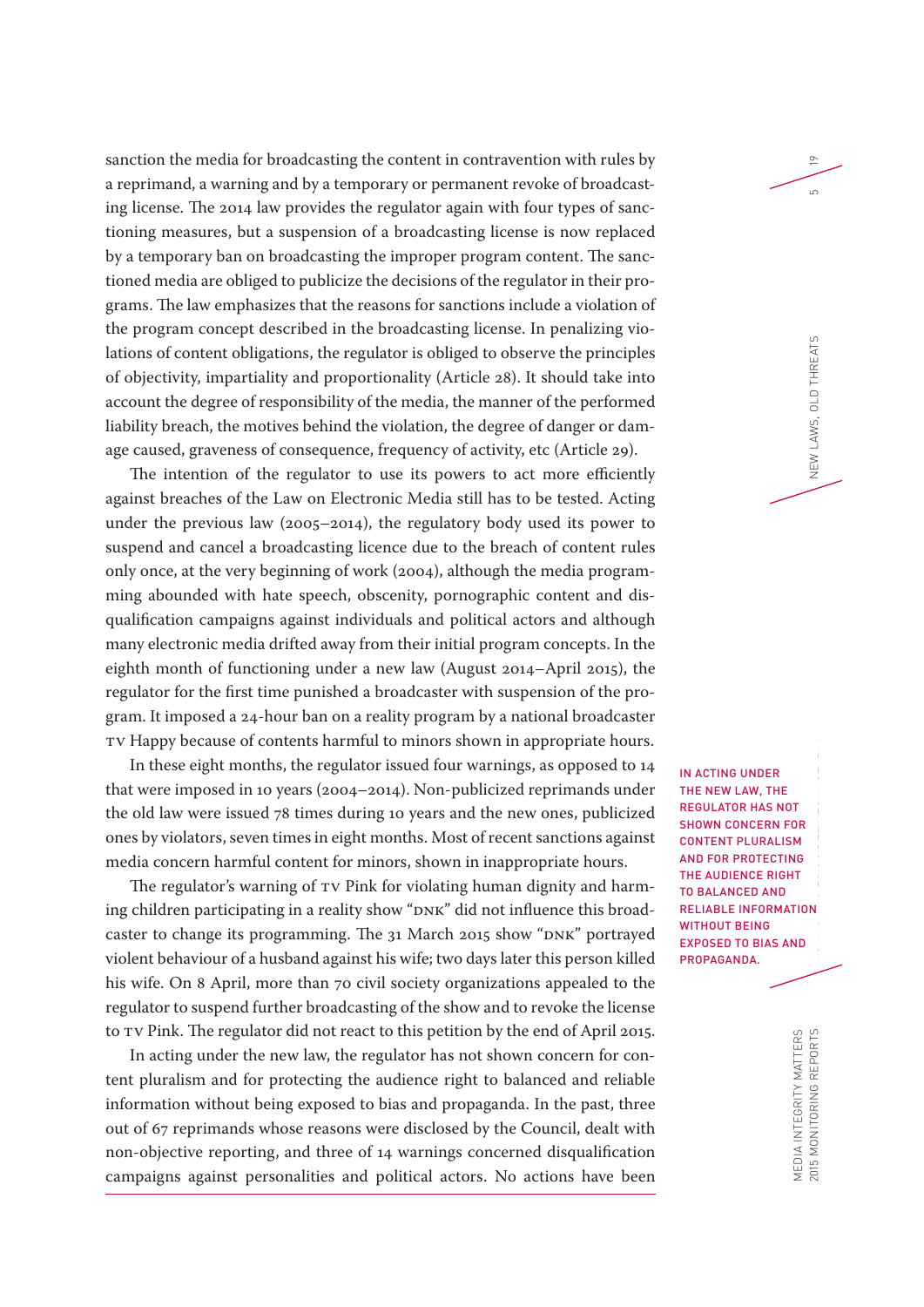taken so far for breaching the content rule on providing free, true, objective, comprehensive and timely information (Article 47). Media analysts point out that the ratio of analytical reporting has been reducing during the last year and that some of major TV channels act as bulletin boards of the government.

The Law on Electronic Media (2014) obliges the regulator to conduct public hearings in the preparation of general acts, which are directly related to broadcasters. This is a novelty in the method of work of the regulator. This new working method was applied for the first time in the procedure of adoption of three rulebooks, necessary for the implementation of the law in December 2014 - the Rulebook on protection of rights of minors in the provision of media services, Rulebook on the procedure for imposing measures on media and the Rulebook on the procedure for preparation of the list of events of special significance to all citizens and the exercise of the right to access events of great public interest.

The regulator is planning to organize public hearings for other bylaws it has to adopt. The interest of stakeholders for participation in first three public hearings was low. The regulator's report on public hearings is very short and crude. It does not inform about the opinions of stakeholders on drafted legislation or the degree to which they influenced their final forms.

#### FINANCIAL AUTONOMY OF THE REGULATOR

The regulator is autonomously financed since 2007. The only sources of its income are the fees paid by broadcasters for the right to a broadcasting license issued by the regulator. In the past, the regulatory body was obliged to get the approval for its annual financial plan by the government. This solution was criticized for providing a basis for political pressures on the regulatory body. The new law (2014) authorizes the national Parliament to approve this financial plan. The annual report of the work of the regulatory body contains details about finances earned and spent.

In all the years of autonomous financing, the income of the regulatory body was larger than its expenditure, despite the fact that a significant number of license holders fail to pay their fees. According to the report of the Anti-Corruption Council, more than 400 broadcasters had debts to the regulator on 30 June 2014; debts of 19 of them add up to more than 10 million EUR. This raises the question of justification of the fee amount, especially in the time when a majority of media suffer financial crisis and solvency problems. The regulator pays the excess of revenues over expenses into the state budget.

#### TRANSPARENCY OF OWNERSHIP, CROSS-OWNERSHIP AND ECONOMIC PERFORMANCE OF MEDIA OUTLETS

The records on media ownership that exist at this moment are neither transparent nor credible. New records are under construction. The creation of a new type of records was prescribed by the Law on Public Information and Media in August 2014. By a decision of the Ministry of Culture and Information 19

 $\sim$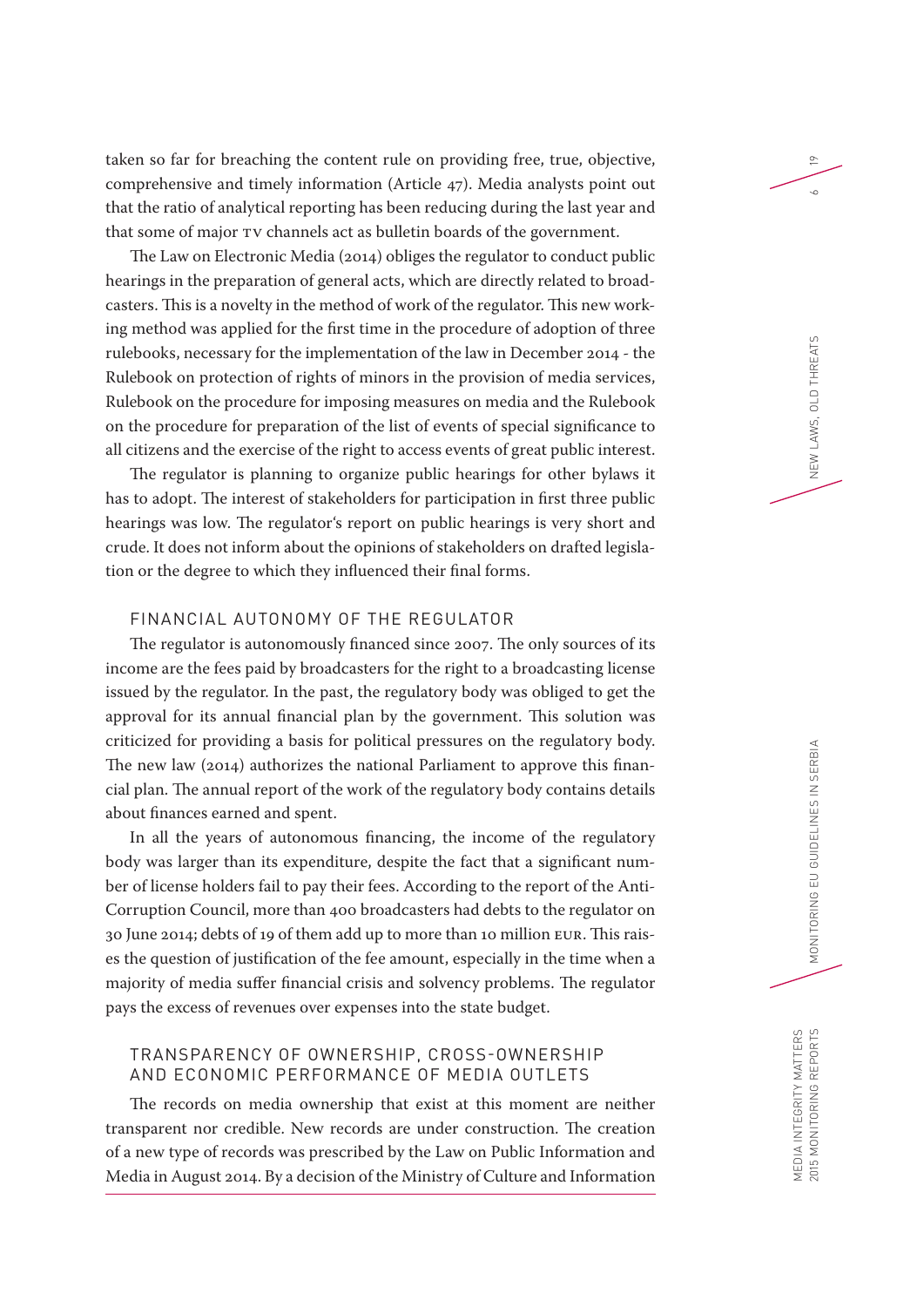in a relevant bylaw, they should be accessible in August 2015. The record on media ownership of all the media, not only of broadcasters, should be publicly available in the Media Register, which is kept by the Serbian Business Registers Agency. According to the 2014 Law on Public Information and Media, the Media Register shall contain the information about the legal and natural persons who directly or indirectly have more than 5 percent share in the founding capital of a media outlet, information about other persons associated with these owners and information about other media in which they have more than 5 percent of shares (Article 39). The information shall be submitted by media.

Media do not have a legal obligation to register in the Media Register. It is assumed that all the media will voluntarily register because that is the only way they will be eligible for the state aid, state advertising or use of any of their services by state bodies. Therefore, records on media ownership should be available, except for the media that decide not to have any business contracts with the state bodies.

The 2014 Law on Electronic Media requires the regulator to maintain the Register of Media Services. However, the list of the content of the Register of Media Services does not include the data on media ownership (Article 86). This is unusual because the regulator obtains the data on the ownership structure of media in the procedure of their application for broadcasting license. According to the Law on Electronic Media, the media are obliged to submit information on the capital ownership structure, i.e. on the legal or natural person, who directly or indirectly has a share in capital and the amount of the share (Article 95). They also have to report to the regulator any change in the ownership structure (Article 105). It remains unclear why the ownership data are not made integral part of the Register.

The 2014 legislation limits acquisition between broadcasters and cross-ownership between broadcasters and press publishers in order to protect media pluralism. It does not allow the merge of two or more audio or audio-visual broadcasters if their combined ratings shares in the calendar year preceding the merger exceed 35 percent of the total listening or viewing ratings within their zone of coverage in the said year (Article 45). Cross-ownership is not allowed in relation to the publisher of a daily general newspaper with the average sold circulation over 50,000 copies a year over the limit of 50 percent of shares in the founding capital (Article 46).

Monitoring of violations of the rules on acquisitions between broadcasters and cross acquisition that involves a broadcaster is the task of the regulator. The regulator acts either on a complaint by an interested party or ex officio (Law on Electronic Media, Article 103). The missing part of the legislation is prevention of vertical concentration between cable operators and content providers. This ban was included in the Draft Law on Electronic Media, but after extensive lobbying in Brussels, it was excluded from the law, allowing cable operators to produce content, albeit through an affiliated legal entity. The regulator has not

19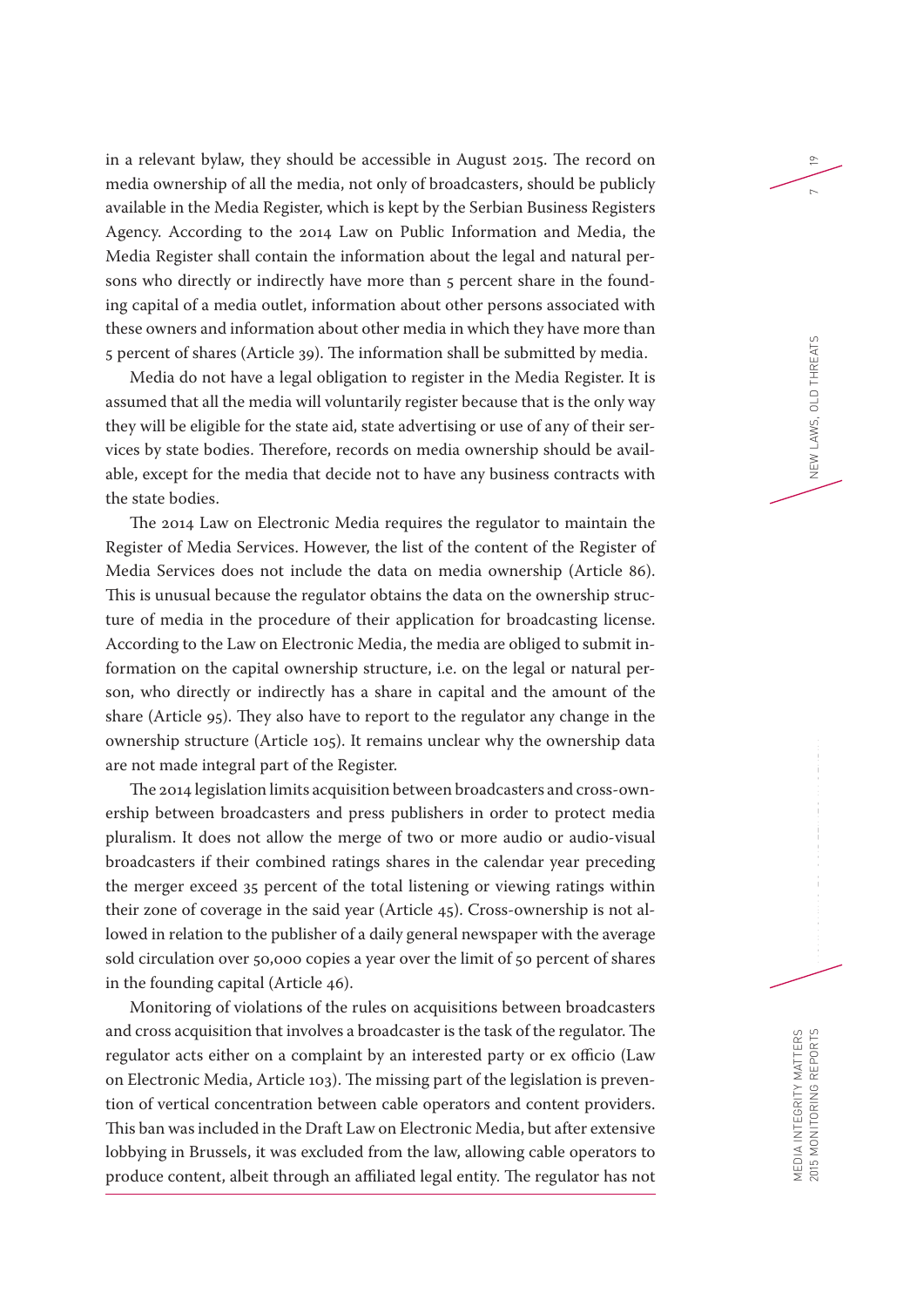made any decisions regarding concentration of ownership since the introduction of the Law on Electronic Media in August 2014. According to the 2014 Law on Electronic Media, the sanction for violation of anti-monopoly rules is revocation of a broadcasting license. If the regulator identifies unlawful acquisitions or cross-acquisitions, i.e. the violation of media pluralism, it will warn the holder of the license and instruct it to end the practice which led to violation of media pluralism within six months. If the license holder does not comply with the regulator's warning, the regulator will revoke its license (Law on Electronic Media, Article 103). A warning issued by the regulator to broadcasters that violate anti-monopoly rules should be published in the Register of Media Services and Media Register.

At the moment, annual financial reports of media publishers are available on the website of the Business Registers Agency. However, they are of the same type as for all other business companies and do not reflect the specifics of media economy.

New media laws adopted in August 2014 do not much improve the situation. The only novelties are that the new Media Register, planned to be completed in August 2015, shall contain information on the amount of funds granted for co-financing of media projects, on the amount of funds received from public authorities and on the average media circulation sold in a calendar year for the print media (Law on Public Information and Media, Article 39). The economic performance of media outlets is therefore expected to remain obscure. Neither the media-related laws nor other legal instruments oblige the media to make public the information on all types and sources of revenues, content production costs, average viewing and listening figures, wages of journalists and other relevant business indicators.

## REGULATION OF STATE FUNDING

Principles of fairness, neutrality and equal treatment in distribution of public money to media were introduced in the Serbian legal system in 2014 with the Law on Public Information and Media. The law obliges the authorities at the national, provincial and local level to pursue the public interest in the field of public information and to provide funds for this aim from their budgets. Full implementation of the law is expected after July 2015, which is the deadline for privatisation of all media with state ownership participation, which are still financed by direct state subsidies. Necessary bylaws were adopted to arrange the procedure of allocation of budget funds though public competitions, involving independent committees for making decisions. In 2015, many local municipalities started financing local information provided by local media on the basis of public competition. However, new practice is met with many difficulties.

In contrast to budgetary co-financing of public interest, state advertising is not yet treated as a form of state aid. State advertising is unregulated, uncontrolled, and non-transparent. No legal document regulates the allocation of 19

 $\infty$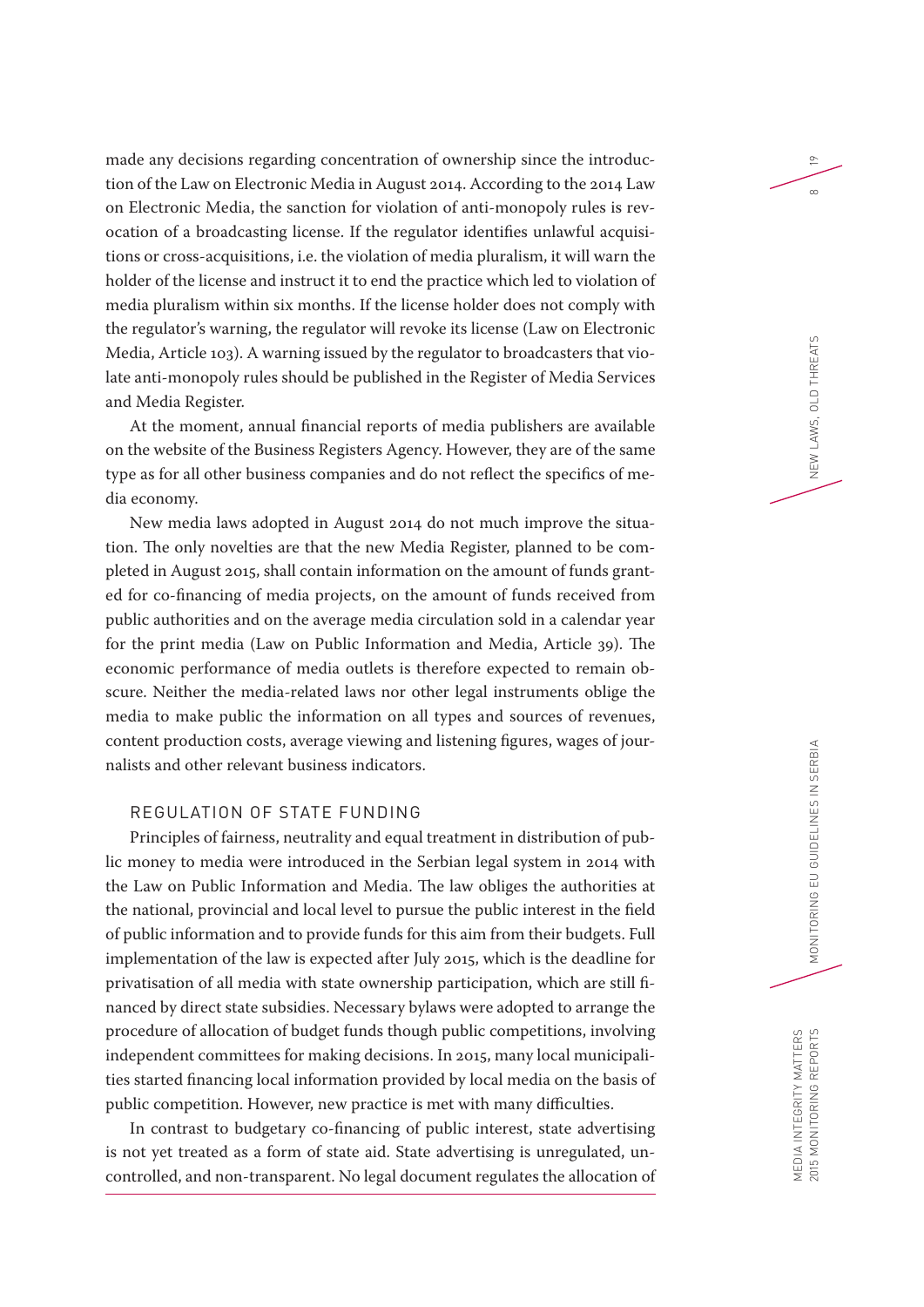advertising funds by state bodies. The Public Procurement Law does not clearly say whether state advertising in broadcast media falls under its rules. A new Advertising Law, which was drafted in 2015, failed to deal with state advertising as a potential tool for undermining market competition and creation of clientelistic relations between the state and the media. The majority of state advertising thus continues to be based on non-transparent decisions, guided by political rather than economic interests. It is widely used to financially pressure the media and to secure positive publicity to state bodies.

There are no accurate data on the overall share of public money in the media industry. No institution collects and releases this information. Estimates range from 25–40 percent of the net value of overall advertising market. The state funds get on importance with the prolongation of the financial crisis in media. The new law introduces a novelty with regard to information on public funds in the media. The Media Register, which is kept by the Serbian Business Registers Agency with the purpose of providing public availability of the information about the media, should contain information on the amount of funds granted to a registered media outlet according to the law and information on the amount of funds received from public authorities, including state authorities, the authorities of the territorial autonomy, the authorities of local self-government, organizations vested with public powers, and legal persons founded or funded, fully or mostly, by a state authority (Article 39). The Media Register should be operational in August 2015.

#### SECTOR ANALYSIS AS A BASIS FOR PUBLIC POLICY

So far, policy measures in the broadcasting sector have been taken without expert studies and audience measurement. A lot of basic data about the sector are not recorded and remain unknown. The new Law on Electronic Media obliges the regulatory body to conduct analysis of the relevant media market, in cooperation with the body responsible for the protection of competition (Article 22, 16). Methodology for the analysis will be prescribed by the act passed by the regulator. In April 2015, this act was under preparation.

Sector analysis is a new task for the regulator. The law neither explains the purposes of the use of sector analysis nor prescribes how often the sector analysis should be performed. The analysis is only mentioned as an element in the elaboration of the Draft Strategy for Development of Media Services, i.e. type of media content of providers in each broadcasting area, which will be used in announcing a public competition for licenses (Article 23). Such analysis of the broadcasting sector has never been made, by any institution. Audience measurement is made only by commercial agencies, on a daily basis for TV, and a monthly basis for radio and press. Their data are accessible to clients only. The credibility of audience measurements has often been a matter of controversy.

There are grounded doubts in the capacity of the regulatory body to efficiently conduct sector analysis. The regulator has no experience in the analysis 19

 $\circ$ 

NEW LAWS, OLD THREATS

MEDIA INTEGRITY MATTERS

MEDIA INTEGRITY MATTERS<br>2015 MONITORING REPORTS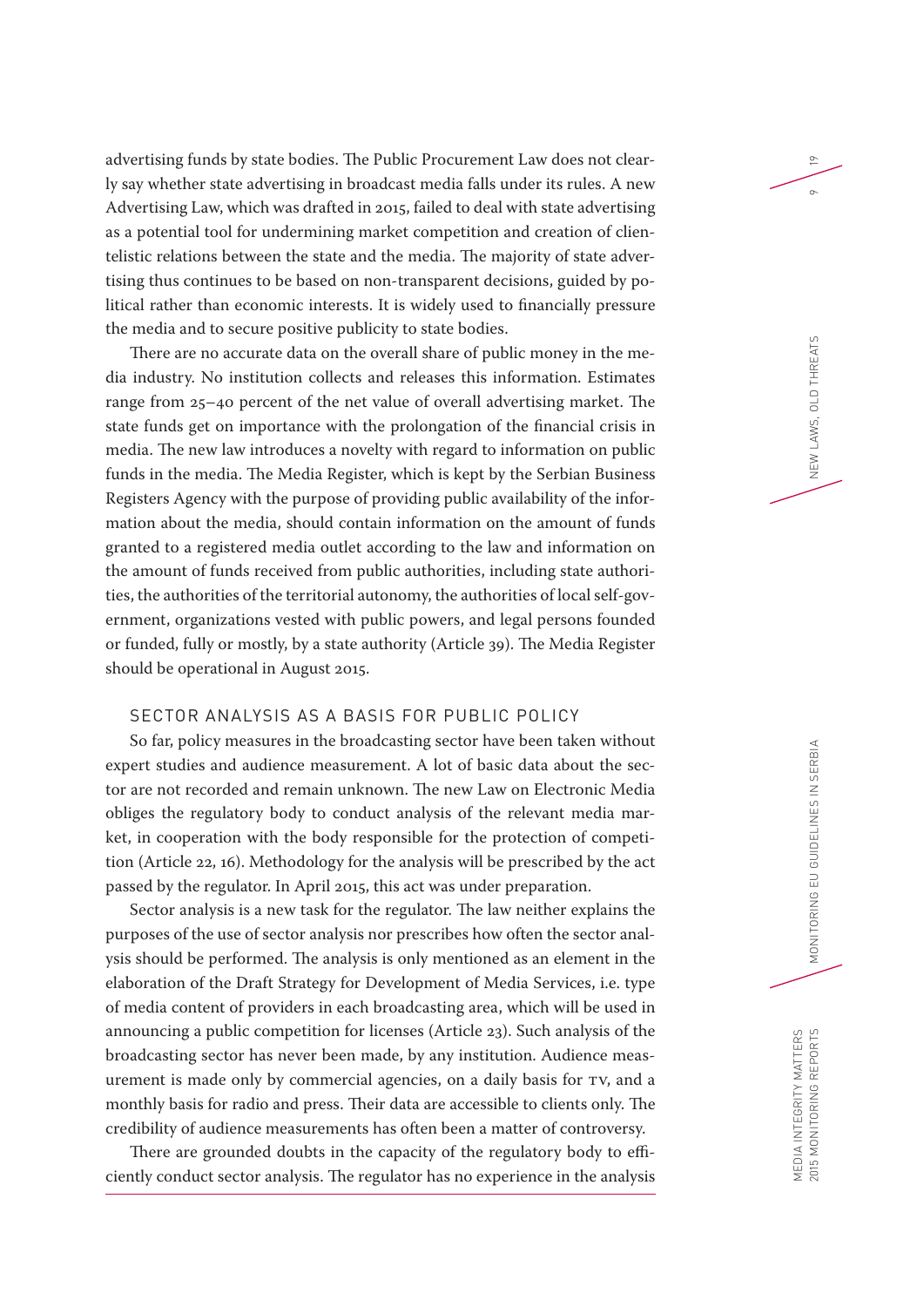of the market and lacks professional capacity for undertaking the analytical work on its own. The Commission for Protection of Competition that the regulator should cooperate with has no experience in this kind of analysis as well. The regulatory body so far has made only two analyses – about accessibility of broadcasting programs to persons with inabilities, and about gender equality and stereotypes in public broadcaster RTS, both in June 2014. So far, only partial sector analyses aimed at disclosing informal economic influences on media have been made. The first was published in 2011 and the second in 2015. Both were conducted by the Anti-Corruption Council (ACC), on its own initiative. The ACC is an expert advisory body of the Government of Serbia, but its work has been ignored by every government since its inception in 2001. The ACC's reports analyzed media politicization and clientelism and disclosed many mechanisms of economic pressures on independent reporting.

Legal checks against informal economic pressures on independent reporting are weak. They include transparency of ownership and finances from state funds, but do not touch numerous other ways of clientelistic support to media. Hidden media ownership by politicians and by business tycoons is not efficiently checked. There is no check of all financial flows to the media. Public procurement procedures for audio-visual state advertising are ambiguous. The Public Procurement Law does not clearly say if advertising falls under the public procurement regime. The market of advertising agencies is not regulated. After every parliamentary elections in the 2000s, there have been significant changes in the advertising market, with agencies close to the new government getting a better position. Conflict of interest is not regulated in this area, therefore informal ties between owners of advertising agencies and politicians allow for the use of advertising contracts as a leverage to influence media reporting. Labour relations in the media are not protected against the external influences on journalists and the domain of journalist autonomy in regard to media owners is not defined nor protected.

#### PRIVATISATION OF STATE-OWNED MEDIA

Until 2014, the survival of state ownership in media was both legitimate and illegitimate, due to contradictions in relevant laws. Mandatory privatisation was first stipulated by law in 2002 for broadcasters and in 2003 for print media but practically froze in 2007. The 2011 Strategy for the Development of the Public Information System confirmed the orientation towards privatisation of all remaining publicly owned media. The 2014 Law on Public Information and Media ordered it mandatory by 1 July 2015. The process of privatisation of stateowned media is under way, including 73 outlets according to the Privatisation Agency. All of them shall be privatised by the sale of capital. New owners are obliged to enable the continuity in the production of media content of public interest in a period of five years, instead of two or three years which are prescribed for companies in other business fields (Article 142).

19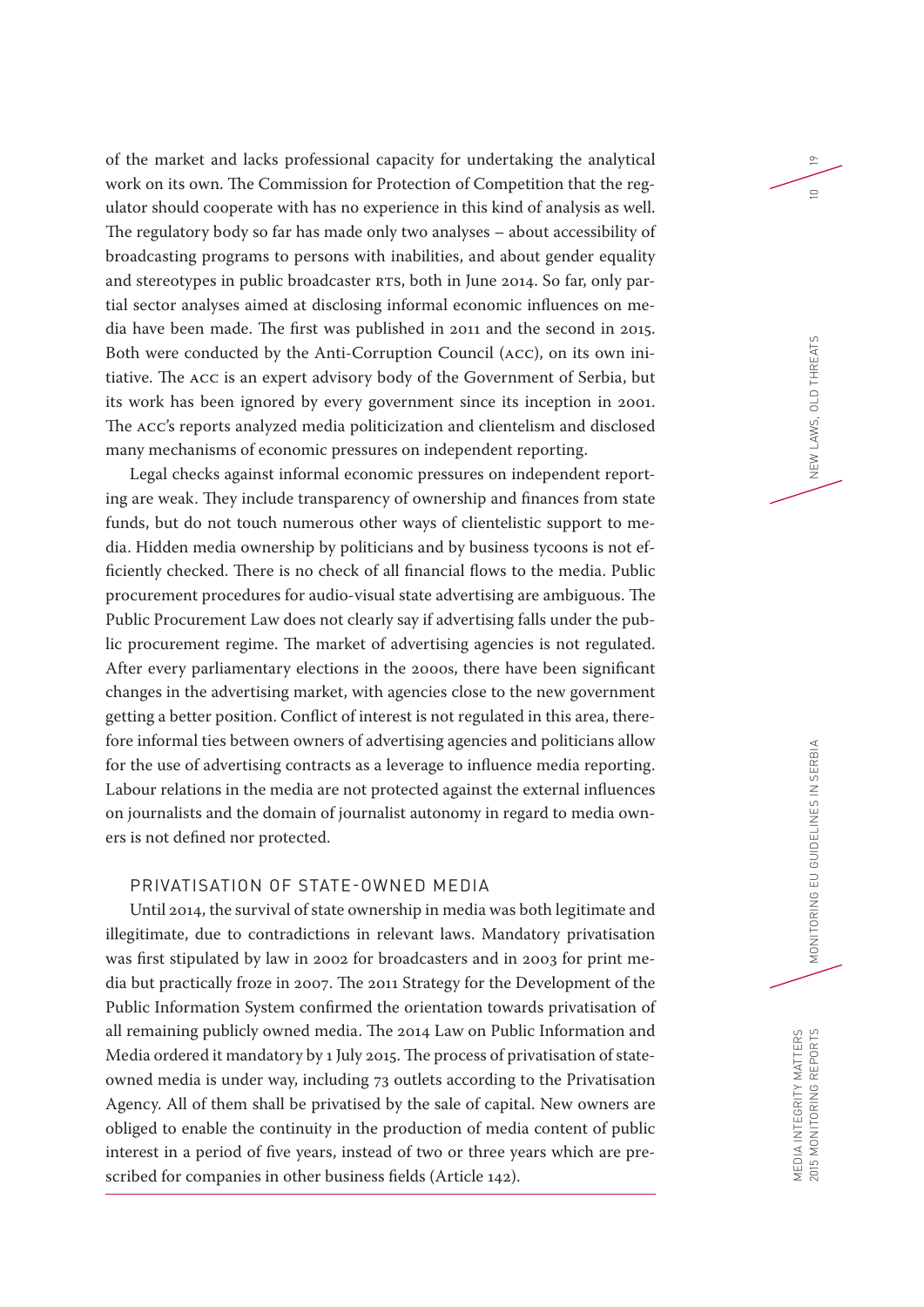The media shall be sold on public tenders. The starting price shall be the estimation of the market value of capital, provided by the current owners. It the sale fails, the shares shall be transferred to media employees free of charge. If the employees do no accept the shares, the media will cease to exist.

Some ambiguities in the implementation of the law were resolved in March 2015 by the decree of the government of Serbia. By this decree, the media with a negative value of capital will not enter the privatisation process but will cease to exist. This contradicts the expectation that they would be offered to employees, without being offered for sale. The Decree also specifies that free shares of media enterprises could be obtained only by those employees that had not received free shares of public enterprises on some other ground, which significantly reduces the number of employees eligible for becoming new media owners.

The privatisation process is lagging behind plans. By 1 April 2015, 64 local municipalities had to submit a decision on privatisation and documents about financial situation of the media (value of capital, property and debts) in their ownership. However, necessary acts were not submitted at all for 30 media, were incomplete for 17 and proper only for 7 outlets. According to some sources, the Privatisation Agency received about 150 letters of interest by potential investors by the end of 2014, mostly by individual persons with no experience in media business. There are no media companies among potential investors. One of publicly known big business owners expressed interest in privatisation of a regional daily paper publisher and one party official. There are fears that the most influential media (national state agency Tanjug, Belgrade broadcaster Studio B, publishers of daily papers Politika and Novosti) will be bought by tycoons close to the ruling parties. This practice has been established in the previous wave of privatisation, and some of tycoons complained they were forced to this business operation.

## PUBLIC SERVICE MEDIA

Serbia has two public service broadcasters: Radio Television of Serbia (RTS), with two television channels and three radio networks covering the entire territory of the country and Radio Television of Vojvodina (RTV), with two TV and three radio channels, targeting the Autonomous Province of Vojvodina. Their tasks are the same, with the provincial broadcaster having an emphasized role in serving numerous ethnic minorities living in Vojvodina.

## PUBLIC SERVICE REMIT

The public service media remit is defined in the Law on Public Service Broadcasting, which was adopted in 2014 after broad public consultation. According to the law, public service broadcasters should serve the public interest in the area of public communication. Their functioning in public interest is 19

 $\equiv$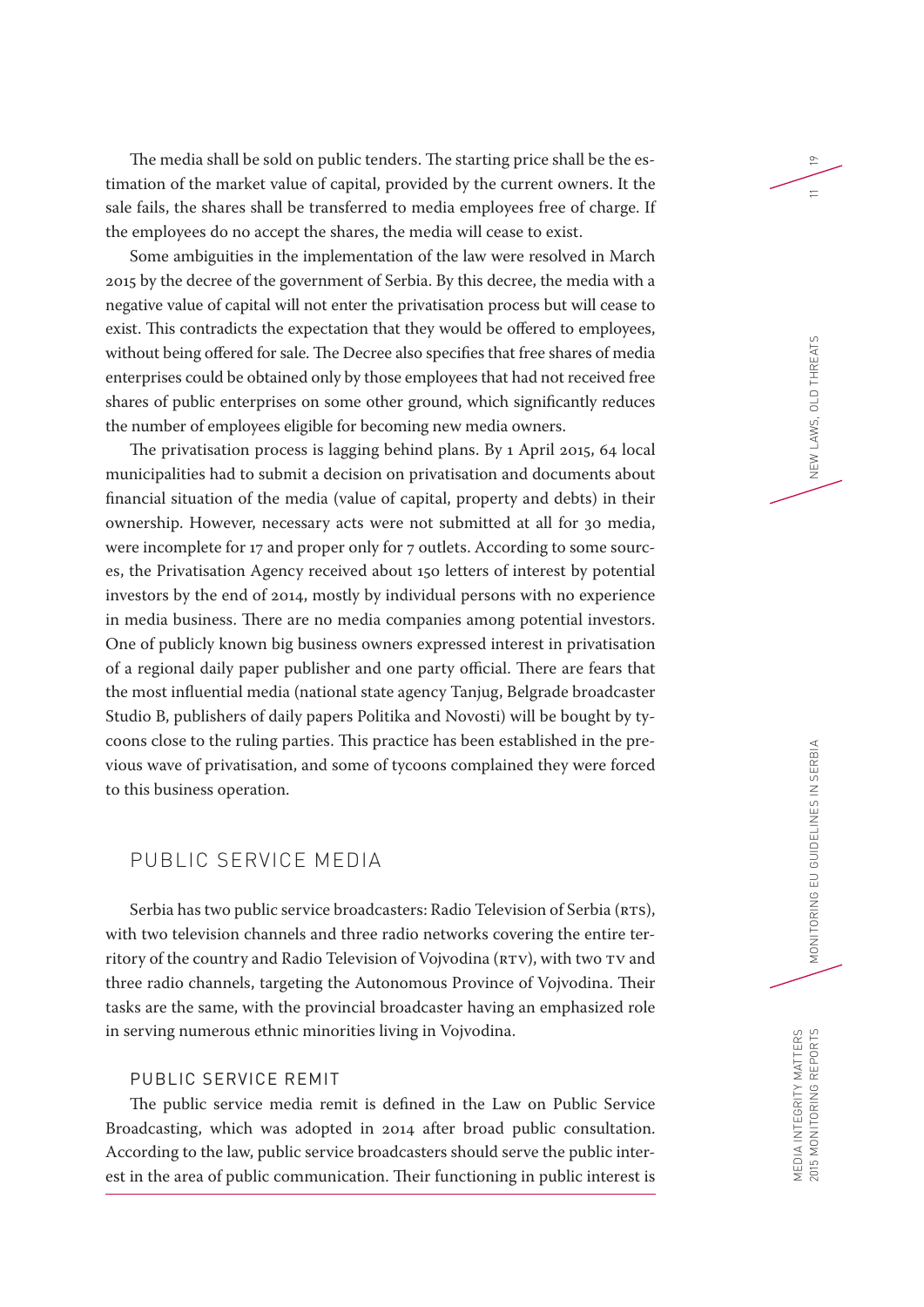defined through 19 concrete tasks (Article 7), which include a diverse program offer, free formation of individual and public opinion, promotion of the values of democratic society and human rights, respect of pluralism of ideas, serving of all sections of the population without discrimination, expression of the cultural identity of the Serbian people and other ethnic groups and affirmation of their cultural values and languages, development of media literacy, production of domestic documentary and feature programming, provision of information to domestic citizens about current events in the world, to Serbian citizens abroad and to foreign public about events in Serbia, etc.

The Law on Public Service Broadcasting differs from the previous regulation of PSB by providing a clear definition of the public interest that a public service broadcaster should pursue. However, the law does not define who and how should assess the fulfillment of the PSB remit. For example, programming requirements are not defined as verifiable and measurable obligations. No one is in charge of verifying whether the public broadcaster provide "impartial coverage of political, historical, economic, social, medical, cultural, educational, scientific, environmental, and other issues, enabling equal encounters of different views" (Article 7). When the breach of this obligation is identified by independent research (See "Public broadcasters are (not) in the service of citizens", to be published by SEE Media Observatory in May/June 2015), there is no way to sanction the public broadcasters because sanctions are not prescribed.

#### EDITORIAL INDEPENDENCE OF PSBs

According to the law, the public broadcaster is defined as an independent and autonomous legal entity. The law provides an ample legal basis for its independence by listing the principles of operation of PSB that should be followed (independence of editorial policy; independence from financing sources; prohibition of any form of censorship and unlawful influence on the operation of the public service broadcaster, editorial team, and reporters, Article 4), by defining the content of institutional and editorial independence of PSB (determining concepts and selecting programming, scheduling of programming; organizing activities; selecting executive officers, editors-in-chief, and employees, managing financial resources, etc., Article 5) and by stipulating that the method and conditions of securing the means for financing the activity of PSB must not influence its editorial independence and institutional autonomy (Article 35).

The institutional safeguards for PSB independence are the procedures for the election of its management bodies and their competencies, the Management Board and Director General. Director General has the operational power while the Management Board serves as a supervisory body. Director General is elected by the Management Board on the basis of a public competition. In turn, the Management Board (9 members) is elected by the Council of the regulatory body for electronic media, also on the basis of a public competition. Neither

**THE 2014 LAW ON** PUBLIC SERVICE BROADCASTING DIFFERS FROM THE PREVIOUS REGULATION OF PSB BY PROVIDING A CLEAR DEFINITION OF THE PUBLIC INTEREST THAT A PUBLIC SERVICE BROADCASTER SHOULD PURSUE. HOWEVER, THE LAW DOES NOT DEFINE WHO AND HOW SHOULD ASSESS THE FULFILLMENT OF THE PSB REMIT.

19

 $\subseteq$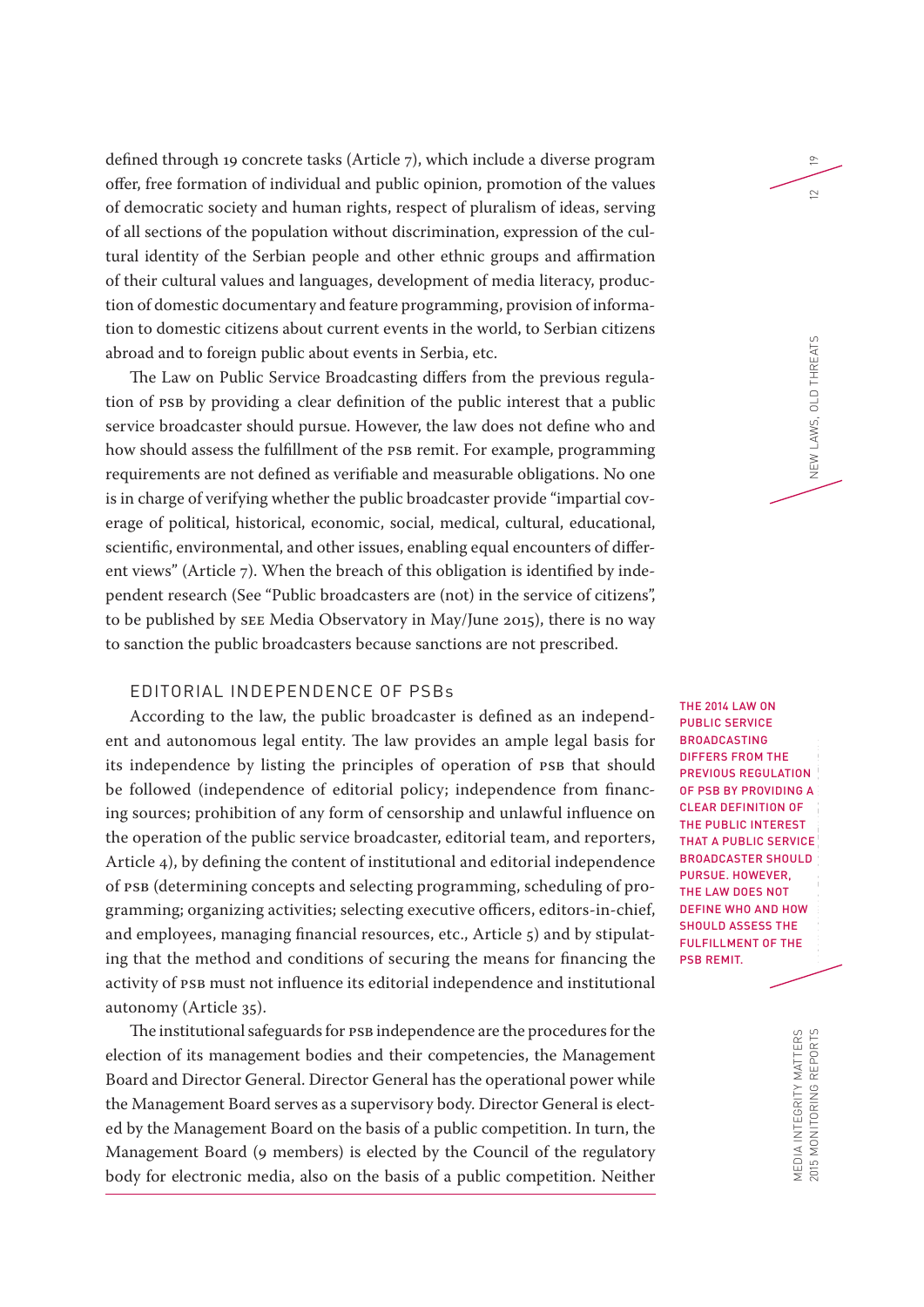the Management Board members nor Director General could be holders of public office or political party positions.

The Law on Public Service Broadcasting introduced several important changes in these general solutions against politicization of PSB, which under the previous law regime did not prove effective. Many independent studies identified a strong pro-government bias in the programs of both RTS and RTV, which have developed clientelist ties with the ruling political structures. The law broadened the jurisdiction and increased the accountability of the Management Board. Its new functions include the adoption of the development strategy of PSB, the programming concept, the procurement plan and business plan; control of financial operations, oversight of the legality of activity performance and making transparent elaborated decisions on the election of Director General and other management positions. These new tasks should increase the responsibility of the Management Board, which according to the previous law was not accountable to anybody for its decisions and for business performance of the public service broadcaster. They also prevent marginalization of the Management Board, whose work in the past used to be reduced to the approval of proposals submitted by the Director General. The study of minutes of the RTS Management Board meetings in 2012 and 2013 concluded that the Board did not have a single serious and expert debate about any agenda topic while all its decisions were made unanimously.

Previously, there were no specific criteria for the election of Director General, who was given enormous competences and little accountability. Now, Director General must have a degree in higher education, 10 years of experience in senior management positions and be a prominent expert in the relevant field. The candidates for the position must submit a plan of work and management. The procedure for the election of Director General is complex and involves point-voting by the Board members (defined in the special document, adopted by the Management Board). Instead of the lack of any rules pertaining to the election of directors of TV and radio programs and their editors in chief, who often were close to particular political parties, this procedure is now precisely defined. It involves interviews with all candidates by Director General who nominates them, but with participation of at least two members of the Management Board.

A weak aspect of the new law is the system of election of the Management Board, which remained the same. Qualifications for the Board members are still vague and general, lacking the criteria for judging them as "prominent experts" in the fields of media, culture, management, law, and finance, (Article 17). The nine-member Board of the national broadcaster RTS, elected in 2011, had one media expert and two journalists, in addition to two historians, a sociologist, political scientist, psychologist an economist and no experts in management, law or finances. However, the unacceptable conflicts of interests are now more precisely defined. They are subject to regulation that governs the prevention of conflict of 19

 $\tilde{c}$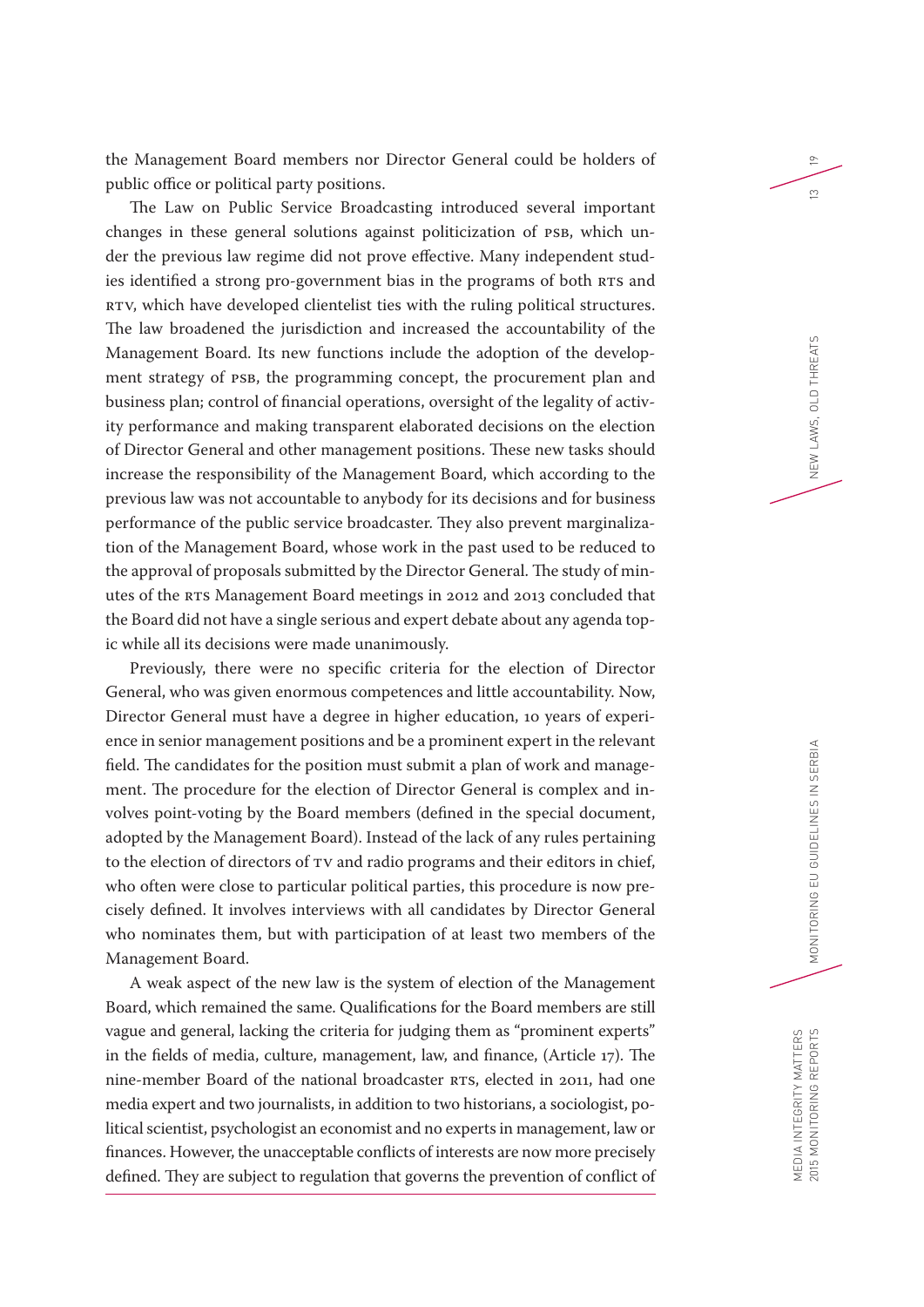interests in public office. In addition, members cannot be employees of a media service provider and must not perform services or other tasks for the public service broadcaster (which was the case with some previous members). The election of the member of the Management Board of RTS is expected in 2016, after completion of a 5-year term of the current members, elected in 2011.

The new law was first implemented in the election of new RTS Director General in spring of 2015. The Management Board interviewed 11 candidates (out of 26 candidates) who met the criteria for the position and submitted their plans of work of RTS. At the beginning of May, the Board elected a known journalist Dragan Bujošević as new Director General. Bujošević has been engaged in political journalism in the press and on TV and is not clearly affiliated to any political party. The election of a journalist to this position could be a sign that the Management Board has the greatest concern for the news and current affairs programming of the national public broadcaster.

The Management Board, which is a supervising body, is designed as an expert body. The representative function of society in large is given to the Program Council, which is an advisory body. The Program Council members should be experts in the fields of media, media employees, scientists, authors in the field of culture, and representatives of associations that focus on human rights and democracy. The nomination of candidates for the Programming Council is the task of the relevant Committee of the Parliament. Following a public competition, the Committee proposes a list of 30 candidates that reflect the territorial, ethnic, religious, gender, and other structures of the population. The Management Board elects 15 members from the list (Article 28–29).

The Programming Council takes care of fulfilling the interests of listeners and viewers in terms of programme selection. Its authority is to give recommendations and suggestions to the Director-General and Management Board and to monitor if the programme selection principles and obligations prescribed by the law are respected by PSB (Article 30). The novelty is that the members of the Council may not be holders of public or political office. By the previous law, 7 out of 19 members were members of the Parliament, i.e. representatives of political parties, elected by the Parliament. Although political officials cannot be members of the Programming Council any more, the nomination role of the Parliament, characterized by strong political divisions, raises doubts in the public that the composition of the Programming Council will be subject to political influences. Another weak aspect of the institution of Programming Council is its weak mandate, limited to making recommendations, which are to be considered by management bodies. The former Programming Council of the national public service broadcaster was not very active and had a negligible influence on the RTS's programme selection. On the contrary, the Programming Council of RTV was very active, but its influence on the programme selection is not known. New Programming Councils of both RTS and RTV should be elected at the end of 2015.

19

 $\geq$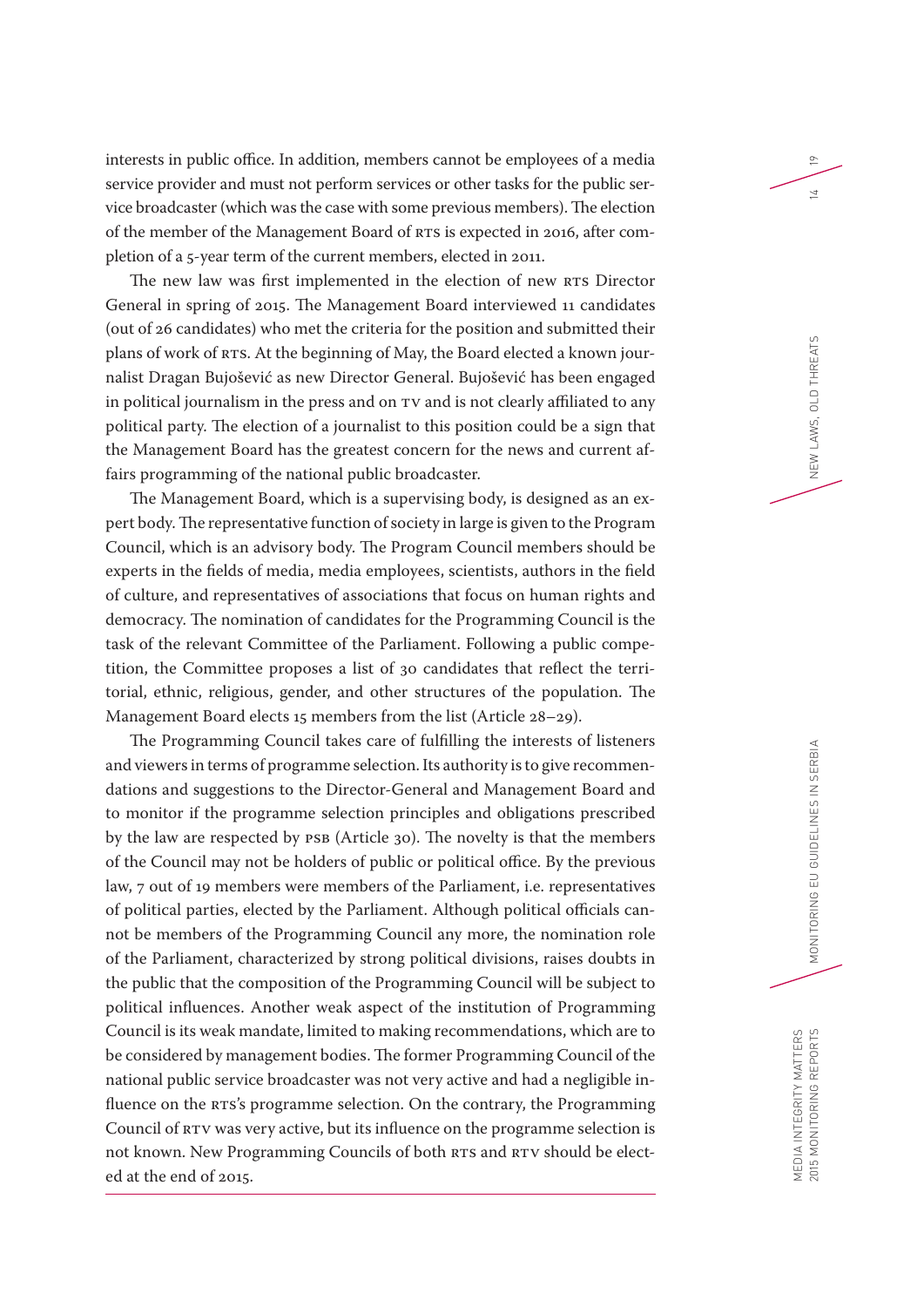#### FINANCIAL AUTONOMY AND SUSTAINABILITY

Both the national and provincial public broadcaster have operated with a financial loss for years. They reached the edge of financial collapse in 2013. RTS had a loss of 1.463 million RSD in 2012, and 2.626 million RSD in 2013, which for the first time exceeded the value of capital (in the amount of 335 million RSD, about 3 million EUR). The government decided to suspend the subscription fee, as the principal financial source, and to replace it with direct state funding. Budget funding is a temporary solution – until the end of 2015 – for the permanent lack of financial sustainability of PSB.

Starting the beginning of 2016, PSB will be financed in accordance to the 2014 Law on Public Service Broadcasting. The law introduced some changes in PSB financing mechanisms. It obliges public broadcasters to clearly separate financial flows for funding the public and commercial activities, which was not the case before. Public activities will be financed from the tax, mandatory charged to television and radio set owners, in the amount up to 500 RSD a month (less than 5 EUR). The law introduced a new, elaborated system for the collection of the tax for PSB, replacing the poorly regulated, non-transparent and inefficient old procedure for the collection of subscription fees. PSB is also entitled to budget funds for clearly defined purposes, such as the production or broadcast of programs intended for foreign countries, the diaspora and the population living in Kosovo, and projects intended for the development of new technologies or new distribution services, digitalisation of archives and similar. Commercial activities are to be financed from commercial incomes, mostly from advertising, which is limited as before to half the time allowed for commercial broadcasters.

The lack of financial sustainability has always been a problem for the editorial independence of PSB. Public broadcasters have insisted that the state had to ensure sufficient funds for the PSB and readily turned to the state for direct and indirect subsidies, without worrying how that would influence their programming. The current system of budget funding only made the practice of providing state funds a regular activity and in a way legalized assertion of political influences on PSB. Independent research studies show that the bias in favor of the government intensified in 2015 (See "Public broadcasters are (not) in the service of citizens", to be published by SEE Media Observatory in June 2015).

Suspension of budget funding, expected in 2016, is widely accepted as a condition for financial independence of PSB. However, sustainability of PSB is expected to remain problematic. In the case of national broadcaster RTS, financial problems were not caused only by the inefficient collection of subscription fee. They have roots in clientelist ties with political and business circles, resulting in non-transparent commercial operations. RTS has no criteria for contracts with advertising agencies, contracts for co-productions or selection of works of independent producers. Commercial income, which was going down

2015 MONITORING REPORTS MONITORING EU GUIDELINES IN SERBIA NEW LAWS, OLD THREATS 15 19 SUSPENSION OF BUDGET FUNDING, EXPECTED IN 2016, IS WIDELY ACCEPTED AS A CONDITION FOR FINANCIAL INDEPENDENCE OF PSB. HOWEVER, SUSTAINABILITY OF PSB IS EXPECTED TO REMAIN PROBLEMATIC. IN THE CASE OF NATIONAL **BROADCASTER** RTS, FINANCIAL PROBLEMS WERE NOT CAUSED ONLY BY THE INEFFICIENT COLLECTION OF SUBSCRIPTION FEE. THEY HAVE ROOTS IN CLIENTELIST TIES WITH POLITICAL AND BUSINESS CIRCLES, RESULTING IN NON-TRANSPARENT **COMMERCIAL** OPERATIONS.

 $\approx$ 

 $\overline{5}$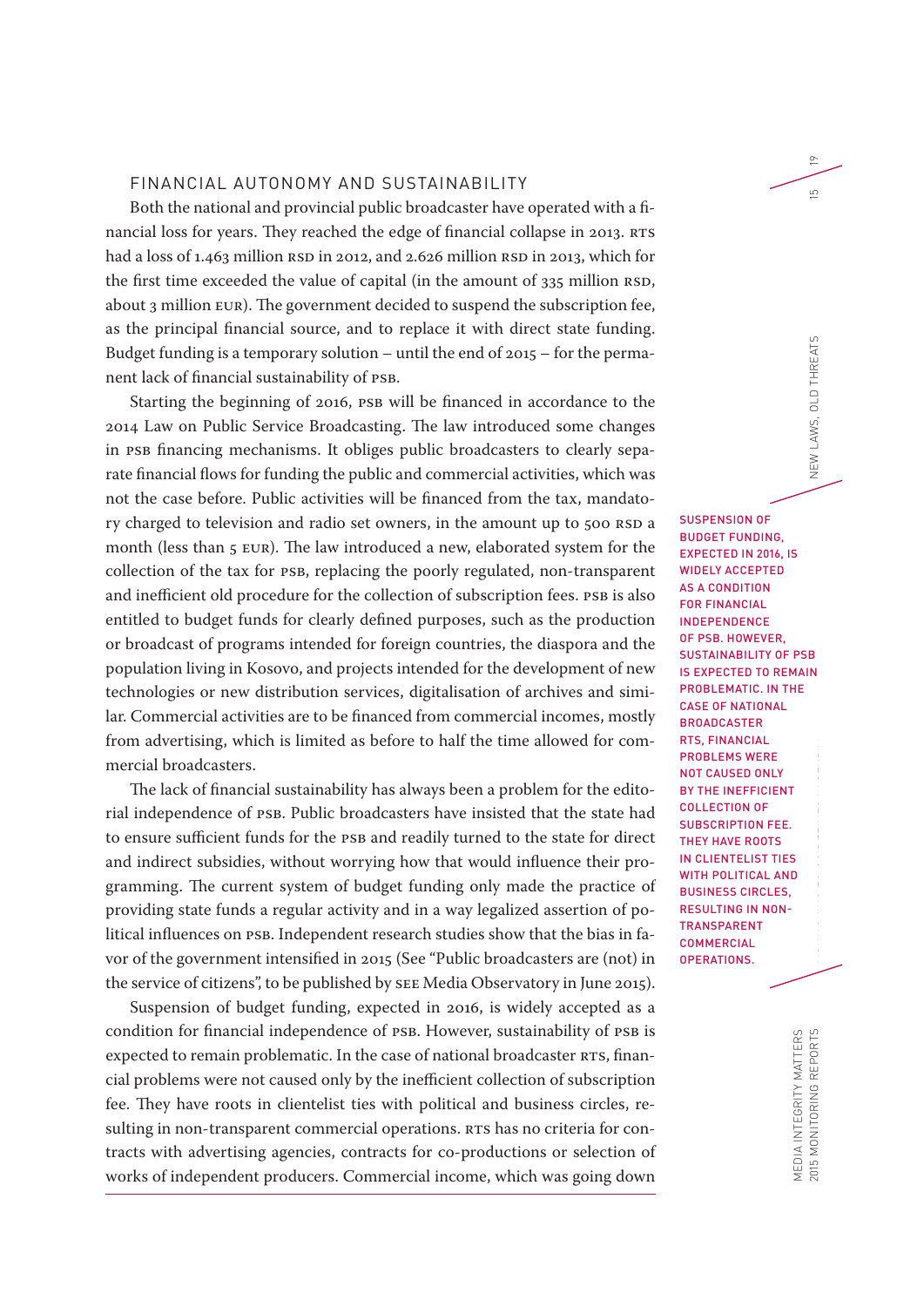in the last years, is expected to shrink. The sale of advertising time through advertising agencies instead of direct deals with advertising was going up. In 2011–2013 period, the RTS share of advertising income earned by direct sale of advertising time in total revenues decreased from 34 percent to 26 percent (Toplicki centar za demokratiju i ljudska prava, 2015). The largest advertising agencies are connected to political parties and thus serve as a channel of political influence. According to 2011 and 2015 reports of the Anti-Corruption Council, RTS made many decisions on co-production of TV serials on its own financial harm. Neither the Law on Public Service Broadcasting nor the new Draft Law on Advertising deals with these problems.

In addition to high long-term and short-term financial debts, public broadcasters have enormous expenditures. They include salaries for a great number of employees (in 2013, RTS had 3255 employees, whose salaries made 45 percent of expenditures) and non-transparent expenditures for specific services, like cleaning and catering, which in the case of RTS cost more than it earns from production of films and serials in 2013 (194 million RSD vs. 57 million, ie. 1.7 million EUR vs. 0.5 million EUR). While the Law on Public Service Broadcasting introduces a stronger financial control, transparency and accountability of finances, there are no clear plans for the reduction of the number of employees in PSB.

It is not clear if the funds collected in 2016, by the Law on Public Service Broadcasting, would be sufficient for performing PSB remit. In 2014, public service broadcasters got 8.4 billion RSD (70 million EUR) from the budget (6.5 for RTS and 1.9 for RTV) but also had some income from subscription fee before it was officially suspended in August. In 2015, the budget funds were increased to 8.7 billion RSD (72.5 million EUR), while the total non-commercial income is evaluated to be 20 percent less than in 2014. Budget funds for 2015 correspond to about 58 percent of the subscription fee paid by all subscribers. A normal functioning of public service broadcasters, by some estimates, requires a collection rate of 75 percent.

There is a reasonable expectation that the collection of tax, planned for 2016, will be more efficient than it used to be in the past (dropping to 28 percent on average in 2013, but to a much lower percentage is some parts of the country). However, there is no clear calculation on the amount of money that could be collected from the tax. It is unknown how many people are liberated from paying the tax. They include retirees with the minimum pension, users of the right to financial welfare, handicapped people, if they live in a one-member household or are providers for a multiple-member household (Article 42), whose number is unknown. Furthermore, the amount of tax (no more than 500 RSD, or 4.2 EUR) defined in the law was not based on economic analysis, but appears to be set arbitrarily. Its upper limit equals the amount of a subscription fee in 2014, before it was suspended. Commercial revenues of PSB that could be used for public service tasks are in decline. In 2013, RTS earned 7.3 million RSD (64,000 EUR) less than in 2012.

19

 $\leq$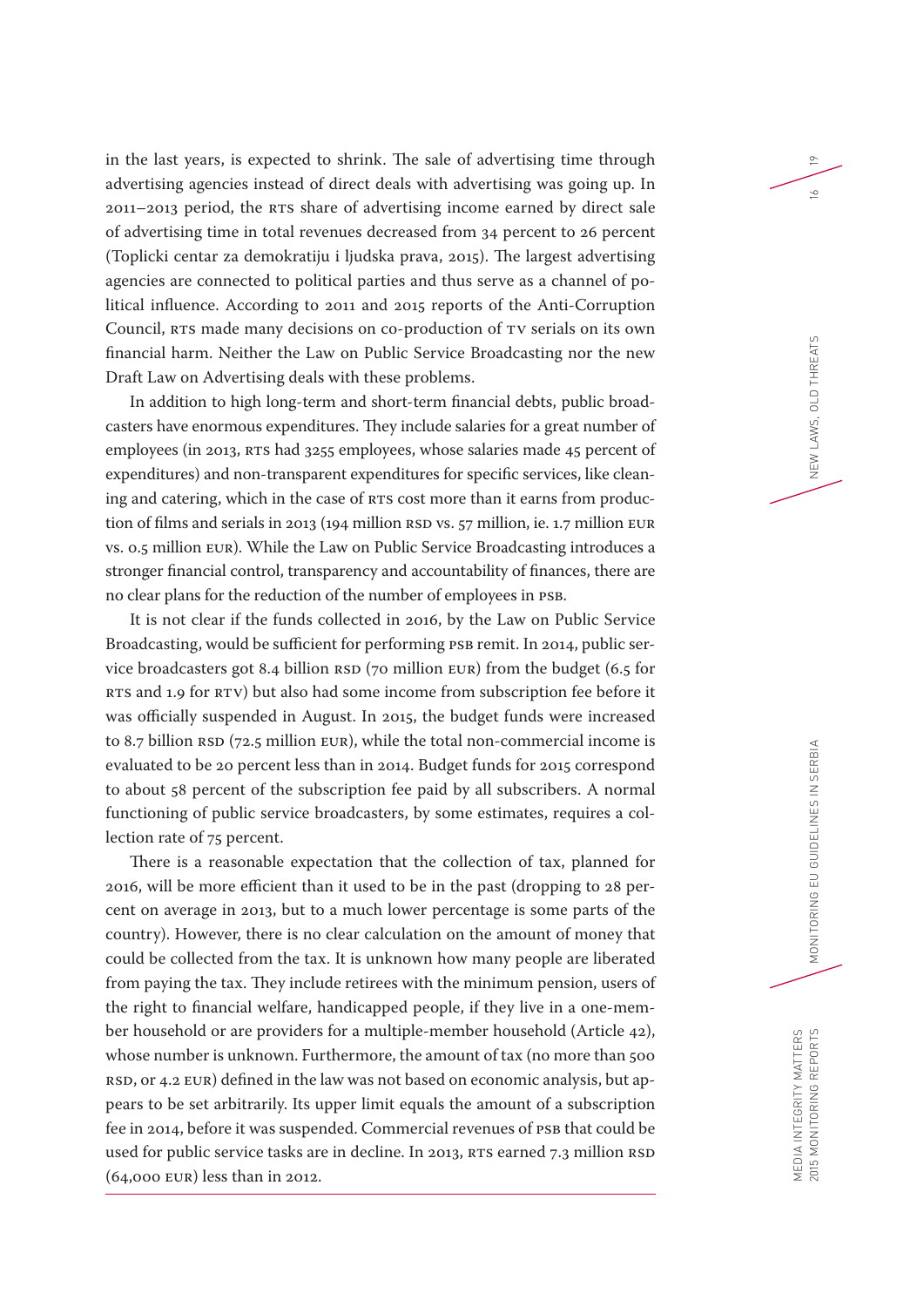#### ACCOUNTABILITY OF PSBs

Public service broadcaster is obliged by the 2014 Law on Public Broadcasting to submit annual reports on activities and business performance, along with reports of an independent authorized auditor, to the National Assembly for examination and decision-making, and to the Council of the regulator for information. The report on activities and business performance must be prepared in a way that clearly separates the main activity from the commercial activity, as well as the financing sources for those activities (Article 51). Separation of these two activities in the annual report is a novelty introduced by the Law on Public Service Broadcasting.

The law additionally obliges public broadcasters to publish their work plans, financial plans, and reports on activities and business performance, as part of their responsibility to the public (Article 6). Also, the law does not request the provincial broadcaster RTV to submit its documents to the Assembly of Vojvodina, although this Assembly has same prerogatives in relation to RTV as the National Assembly has in relation to RTV. Under the previous Broadcasting Law, none of this was a specific obligation of public broadcasters, although they did submit their annual reports to the National Assembly. In the past, national broadcaster RTS was known by hiding its business performance indicators, by refusing to publish financial reports and by refusals to act according to the Law on Access to Public Information.

The first business decision of the management bodies of RTS under the new law does not show signs of a greater transparency and accountability. In December 2014, RTS issued a public invitation bid for the selection of program contents by independent European productions that would be broadcast in 2015. The invitation states that RTS management would select the bids it deems suitable based on editorial policies of RTS, artistic and technical quality of programmes, and economic/financial criteria. Results of the bid were announced in March 2015, with the list of selected producers, without any explanation and without clear terms for making contracts with these producers.

#### RESPECT FOR AUDIENCES

Public broadcasters have no specialized bodies to deal with complaints from the audiences. The only body directly related to the protection of interests of the audiences is the Program Council. However, it has no specific task to deal with complaints of citizens. Its concrete task is to organize a public debate, at least once a year, on the program content and to submit a report on this debate, along with recommendations for improvement of the programming expressed during the debate, to the Director-General and Management Board.

Trust in PSB, as well as in other media, is very rarely measured. Specific surveys on trust in media are extremely rare. The last publicly available was done in 2008, by marketing agency Strategic Marketing and was financed by IREX. The survey discovered that citizens had low trust in media in general (25 percent had

19

 $\sim$ 

MEDIA INTEGRITY MATTERS

MEDIA INTEGRITY MATTERS<br>2015 MONITORING REPORTS

MONITORING EU GUIDELINES IN SERBIA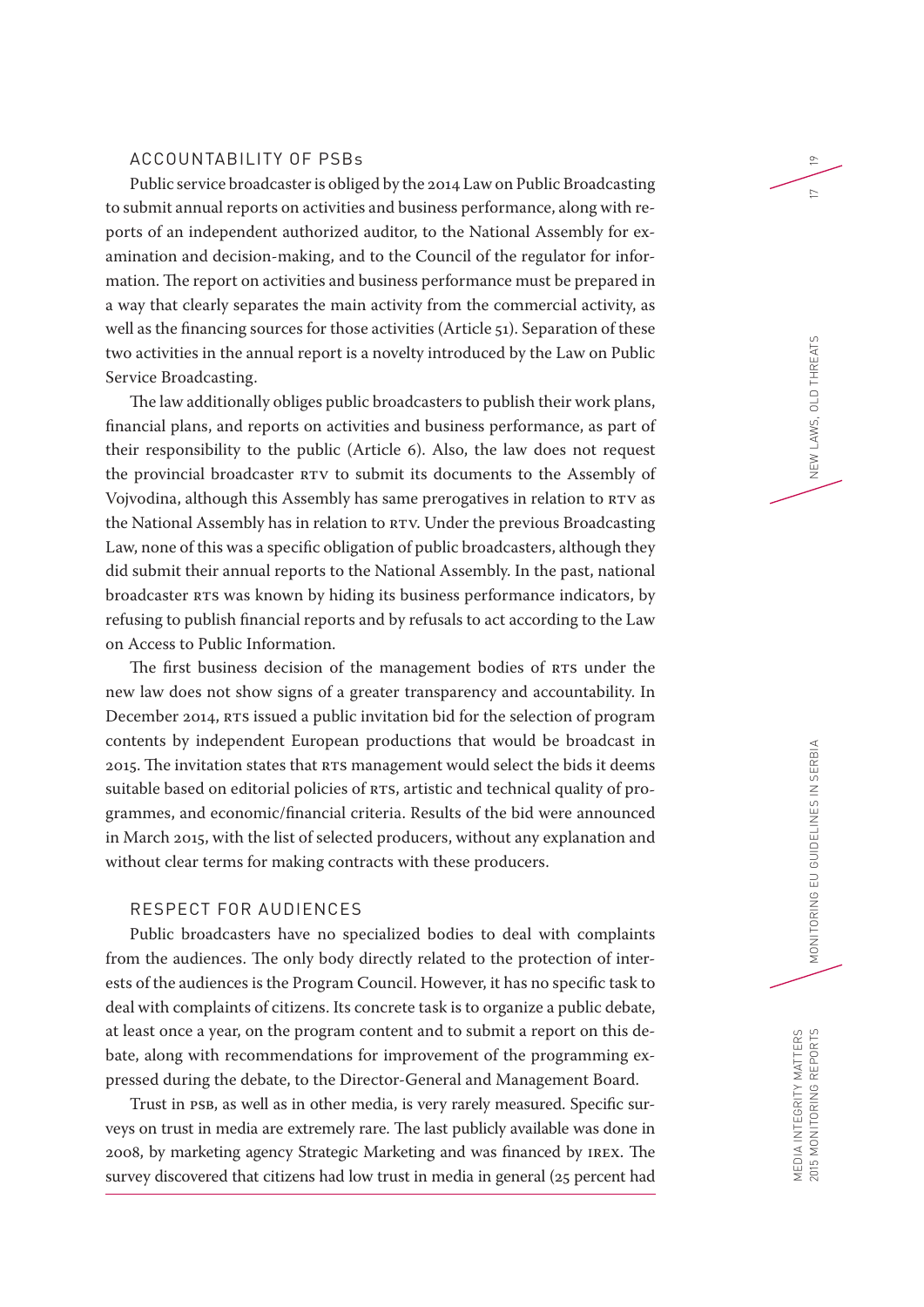some trust), but in larger percentage trusted a single preferred source of information. Trust in media is often part of regular public opinion surveys that do not measure citizens' opinions about particular media. For example, according to the survey of trust in various institutions (President, Parliament, political parties, military, etc) done by an NGO in 2013, showed that 20 percent had some trust in media, while 39 percent generally distrusted media and 33 percent had no trust at all.

Both public service broadcasters have centers for audience research. However, these are small units, with no capacity and finances for conducting own research. Audience studies are made only exceptionally, when financially helped by other institutions. Such a study was made, for example, by RTS centre on reactions of Diaspora to RTS programming in 2013, in cooperation with the state Office for Cooperation with the Diaspora. The web survey it was based on did not measure trust in the programme selection. Public service broadcasters rely on marketing agencies for getting data on their audiences. Data on viewers are available on a daily basis from Nielsen Audience Measurement. Data concerns shares of specific programs, rating, reach of population and duration of viewing. Data for radio are available on an irregular basis.

Generally, programs of the national public broadcaster RTS have large audience. In 2014, RTS 1 had the largest share of TV audience (21.7 percent), followed by TV Pink (19 percent) and TV Prva (13.2 percent). In the same period, 40 of the 50 most popular TV shows were aired by RTS 1. They included news and information programs, series and sport programs. The provincial broadcaster records increased audience share three years in a row, partly due to a greater amount of original programs, which attract a national audience as well.

#### DIGITALISATION

Completion of switchover to digital terrestrial broadcasting is scheduled for 17 June 2015. The process of digitalisation has been long, incoherent, and uncoordinated. Due to the lack of free frequencies and low investment in the transmitting network, the original plan for the one-day switchover (set for 4 April 2012) has been replaced by a gradual introduction of a digital signal on a region-by-region basis, accompanied by simulcast, which started in April 2015. It is estimated that about 40 percent of citizens would have to acquire set-top boxes in order to receive the digital signal. Users of social aid and pensioners with minimal pensions are entitled to set-up boxes free of charge. The process is led by the Ministry of Commerce, Tourism and Telecommunications and operated by the public enterprise "Emisiona tehnika i veze". It is financially helped by EU donation of 10,5 million EUR, by the Serbian budget and the loan of the EBRD. The digitalisation plan includes functioning of tree multiplexes - the first reserved for two public broadcasters and four commercial national channels, and other for local broadcasters. In terms of new technological offers, the only novelty is that RTS has a high resolution (HDTV) channel, being a leader among national broadcasters. Public broadcasters have been included

19

 $\frac{\infty}{2}$ 

MEDIA INTEGRITY MATTERS

MEDIA INTEGRITY MATTERS<br>2015 MONITORING REPORTS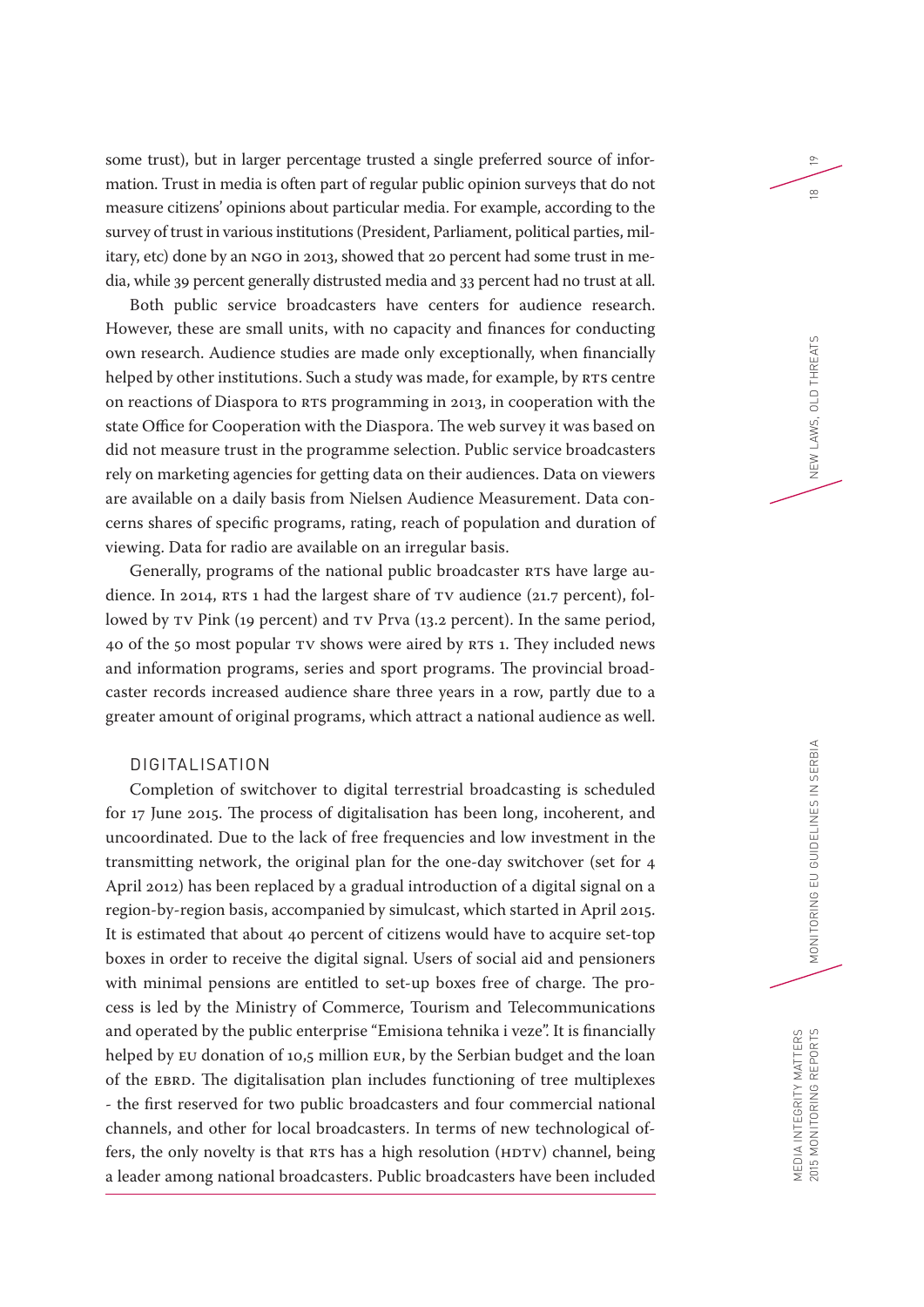in the information campaign on the process of digitalisation. The 2014 Law on Public Service Broadcasting obliges the public service broadcasters to secure the use and development of modern technical and technological standards in the production and broadcasting of programming and implement the plans for transferring to new digital technologies according to set deadlines (Article 8).

The law guarantees the public service broadcasters to have at least two television channels and at least three radio networks (for RTS in the territory of the Republic of Serbia and for RTV in the territory of the Autonomous Province of Vojvodina) which they already have. It stipulates clear conditions for starting a new media service. It should be justified by added value in terms of fulfilling the democratic, social, and cultural needs of the population. The proposal for introducing a new media service, containing a clear and complete description of the new media service, explanation of the justification of its introduction, the technical conditions, designation of the user group for which it is intended, description of the financing method, and the assessment of the possible influence on the competition in the relevant market of electronic media must be submitted to the regulator for an opinion in relation to the possible influence of the new media service on the competition in the relevant market (Article 14).

While the procedure for the introduction of a new media service takes into account the competition rules, another article of the law neglects them. The law enables the public service broadcasters to get funding from the state budget for the projects intended for the development of new technologies, digitalisation of archives, digitalisation of technological equipment, and development of new distribution services in accordance with the possibilities enabled by digitalisation (Article 43). This possibility is not provided for commercial broadcasters and does not fall within the regular practice of co-financing media projects, open for commercial media. The way the law formulates the procedure for submitting the project proposal to the government body in charge of public information (the proposal shall be made by the Management Board of the public service broadcaster by 1 March of the current year for the following year, the proposal must contain the precise amount of the lacking financial means that are going to be financed from the state budget; after the budget act is adopted, the body in charge of the public provision of information at the republic or provincial level shall conclude a contract with the public service broadcaster, etc), the law seems to guarantee to public service broadcasters that they would receive necessary funds for projects related to technical innovation and digitalisation. This puts them in a privileged position over other broadcasters and opens a new channel for political influences.

#### AUTHOR

JOVANKA MATIĆ holds a PhD in Communication Studies from the Faculty of Political Science in Belgrade, Serbia. She is a Research Associate at the Institute of Social Sciences in Belgrade.

http//www.mediaobservatory.net. http//www.mediaobservatory.net. European Media Observatory, The report has been produced European Media Observatory, The report has been produced within the project South East within the project South East

This report has been produced with the financial assistance This report has been produced with the financial assistance of the European Union. The contents of the report are the of the European Union. The contents of the report are the and can under no circumstances be regarded as reflecting and can under no circumstances be regarded as reflecting sole responsibility of the Peace Institute and the authors, sole responsibility of the Peace Institute and the authors, the position of the European Union. the position of the European Union.

 $\ddot{\mathbb{C}}$ 

Contemporary Social and Political Studies, Metelkova 6, Contemporary Social and Political Studies, Metelkova 6, s1-1000 Ljubljana, Slovenia, <http://www.mirovni-in-SI–1000 Ljubljana, Slovenia, <http://www.mirovni-in-Petković PUBLISHER Peace Institute, Institute for Petković PUBLISHER Peace Institute, Institute for stitut.si>. DESIGN DAK, Ljubljana, May 2015 stitut.si>. DESIGN DAK, Ljubljana, May 2015 AUTHOR Jovanka Matić EDITOR Brankica AUTHOR Jovanka Matić EDITOR Brankica

NEW LAWS, OLD THREATS

NEW LAWS, OLD THREATS

MONITORING EU GUIDELINES

*AONITORING EU GUIDELINES*